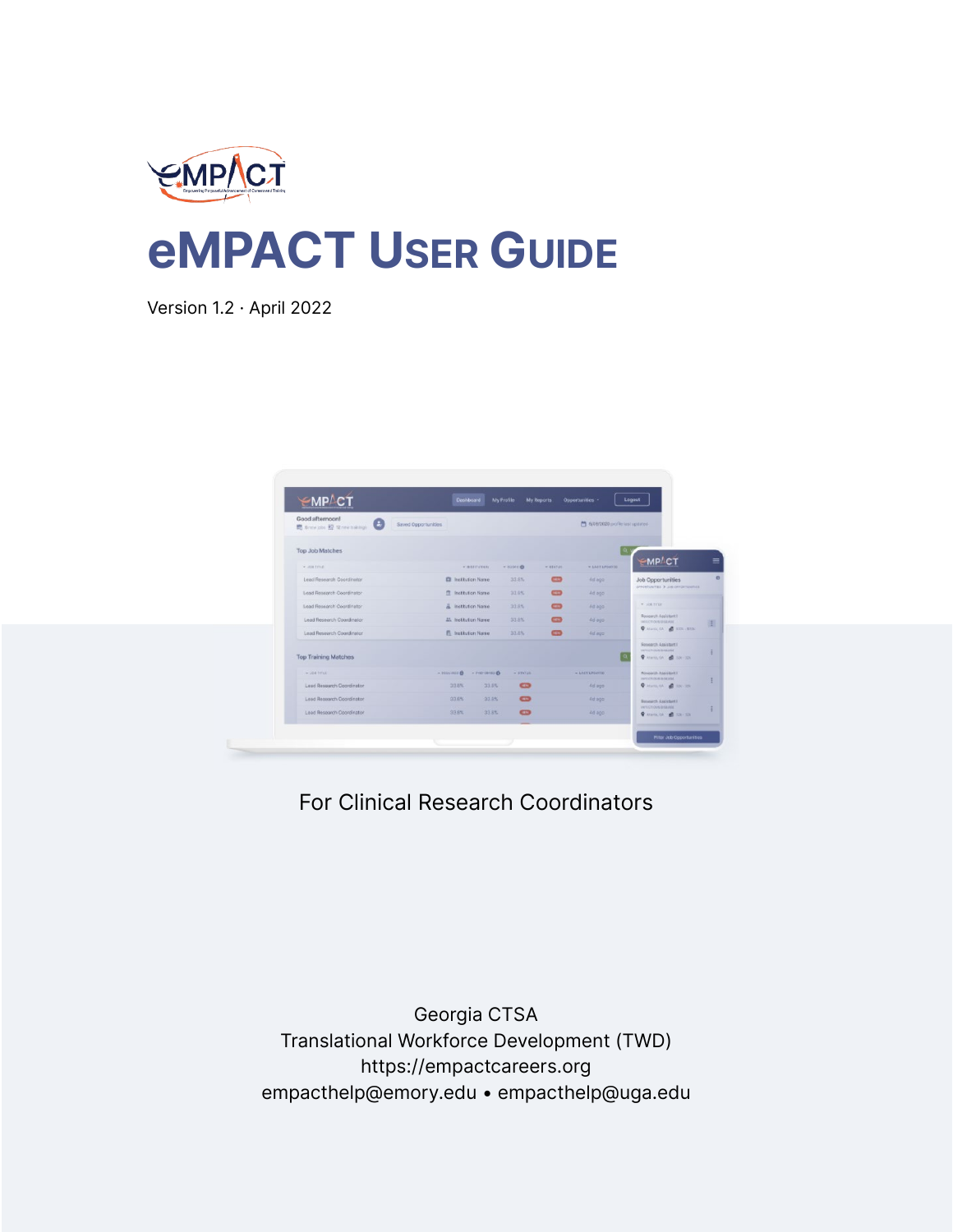### TABLE OF CONTENTS

| 4 Acronyms / Terminology  24 |  |
|------------------------------|--|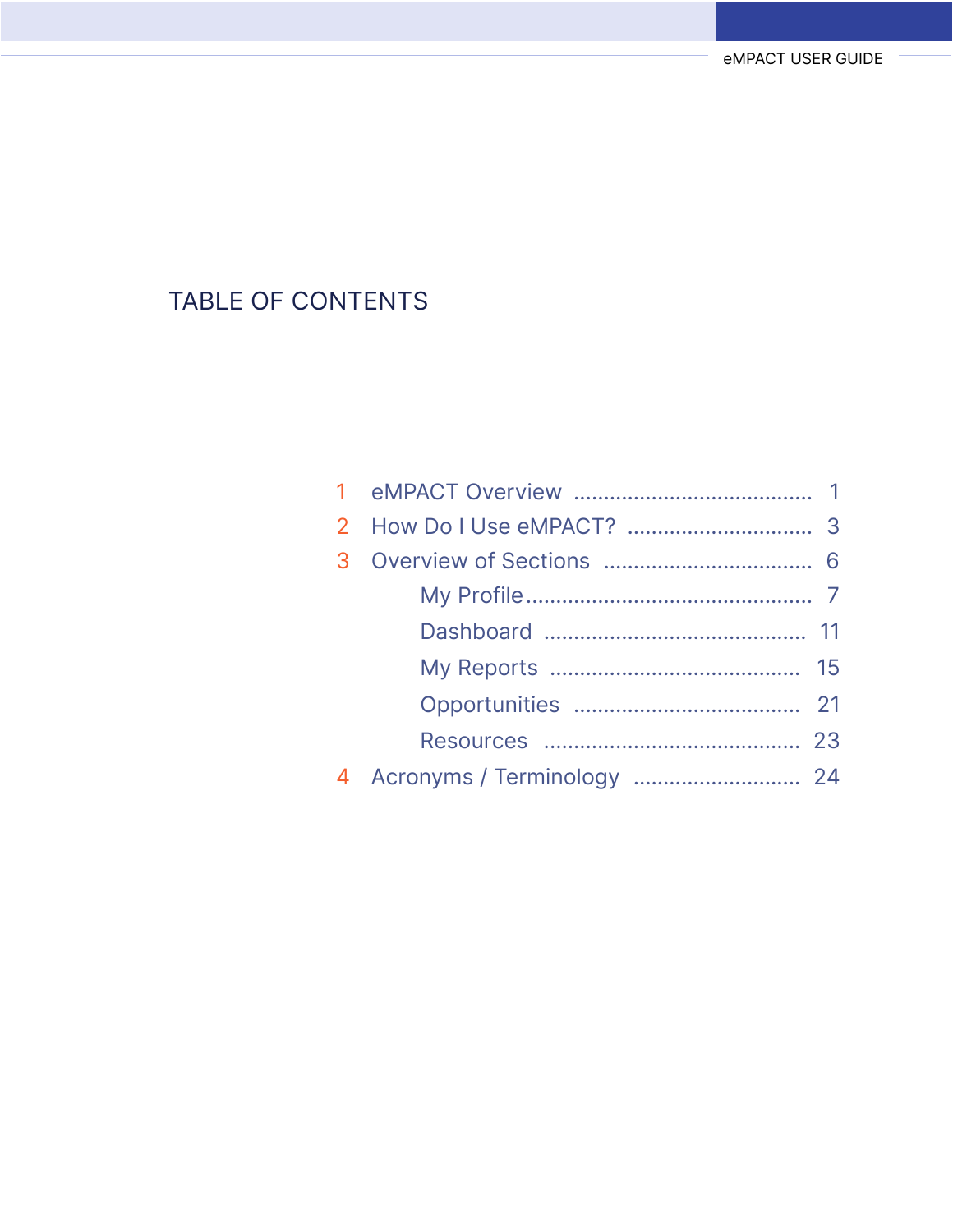### <span id="page-2-0"></span>**1 eMPACT Overview**

eMPACT (Empowering Purposeful Advancement of Careers and Training in the Research Workforce) is a career navigation system that promotes the purposeful training and career advancement of the Clinical Translational Research workforce by connecting training and employment opportunities with individual career goals.

eMPACT users can access available jobs and suggested training opportunities based on current job levels and needs.



eMPACT represents the collaborative efforts of 3 stakeholder groups representing separate facets of professional development for clinical research professionals: Clinical Research Professionals, Employers/Principal Investigators, and Training Coordinators.

**Clinical Research Professionals** can access personalized lists of current and future employment and training opportunities that meet career goals and competencies. CRPs can access their professional competency levels and compare them to others holding similar positions, and see available training opportunities that can enhance their competitiveness for targeted positions.

**Employers / PIs** can post job openings on the eMPACT platform, identify and recruit potential job candidates from a pool of eligible CRPs currently using eMPACT and seeking employment, and gain information on current competency levels of the local CRP workforce.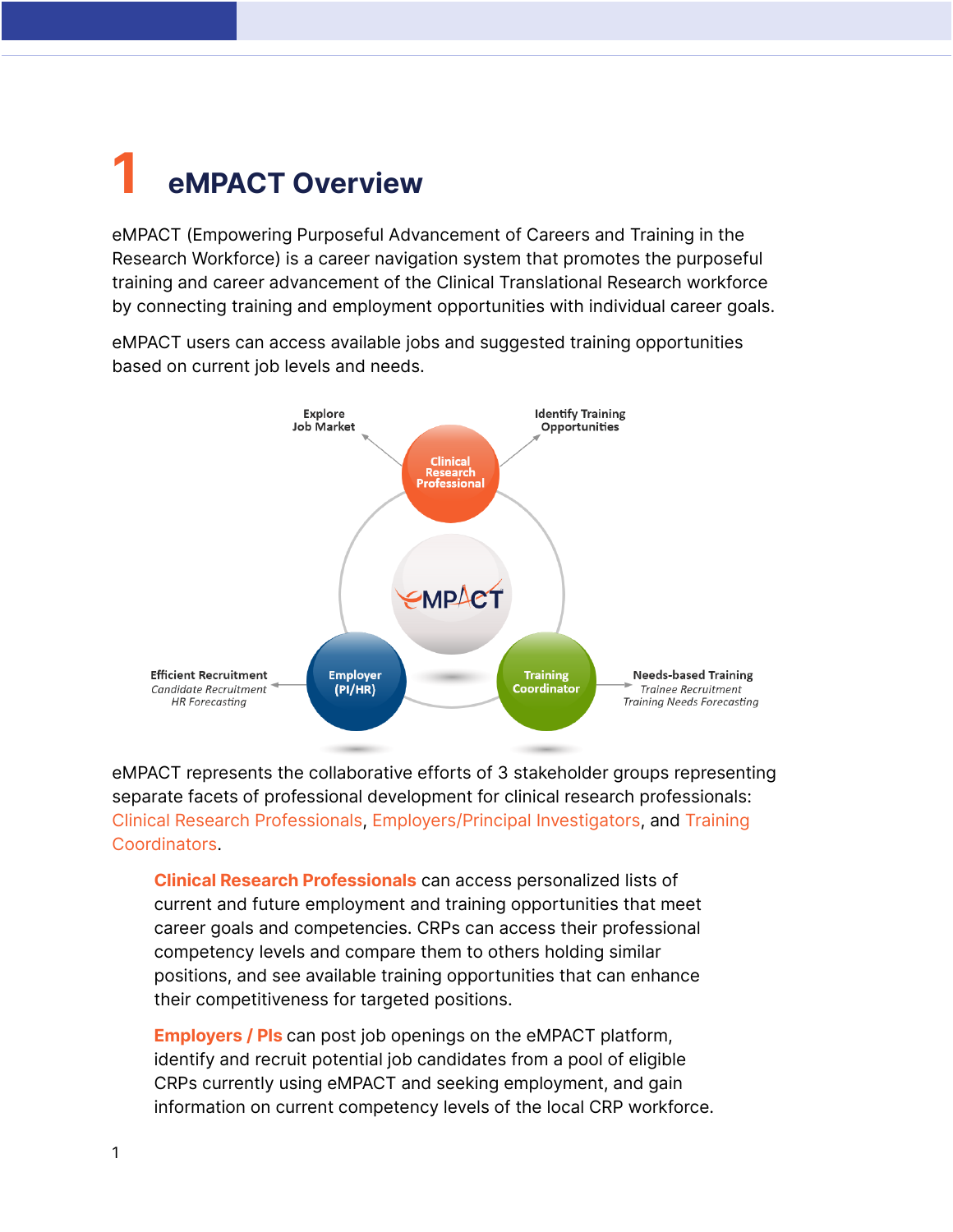**Training Coordinators** can post training opportunities available to both CRPs and Employers/PIs, and can also access general information about current competencies and training needs of the local CRP workforce.

#### **HOW DOES eMPACT DIFFER FROM OTHER JOB/TRAINING PLATFORMS?**

When eMPACT is broken down into its complementary functions, it can be easy to mistake the platform as (1) a job-hunting tool, (2) a library of training opportunities that can be accessed, or (3) an online approach to reflect on your professional performance and work traits. When looking at these distinct components, you may wonder what sets eMPACT apart from other platforms that claim to provide one or more of these services.

The unique advantages of using eMPACT come from how the system functions as a whole – the collaborative efforts of 3 essential stakeholder groups who support and benefit from the professional growth and development of the clinical research workforce. The focus of the eMPACT platform is to support the individualized career growth of clinical research professionals by providing these professionals with both personal and institutional inputs and options. With this in mind, eMPACT was designed to provide you with:

- 1. Task-oriented matching for jobs and training
- 2. Personalized training recommendations based on your current or targeted job position
- 3. Personalized job recommendations based on your current competencies, skills, and experiences

Think of eMPACT as a **career advancement** tool, one that you can use to assess your current work situation, plan your desired career path ahead, and access training and professional development resources you need to achieve your targeted goals.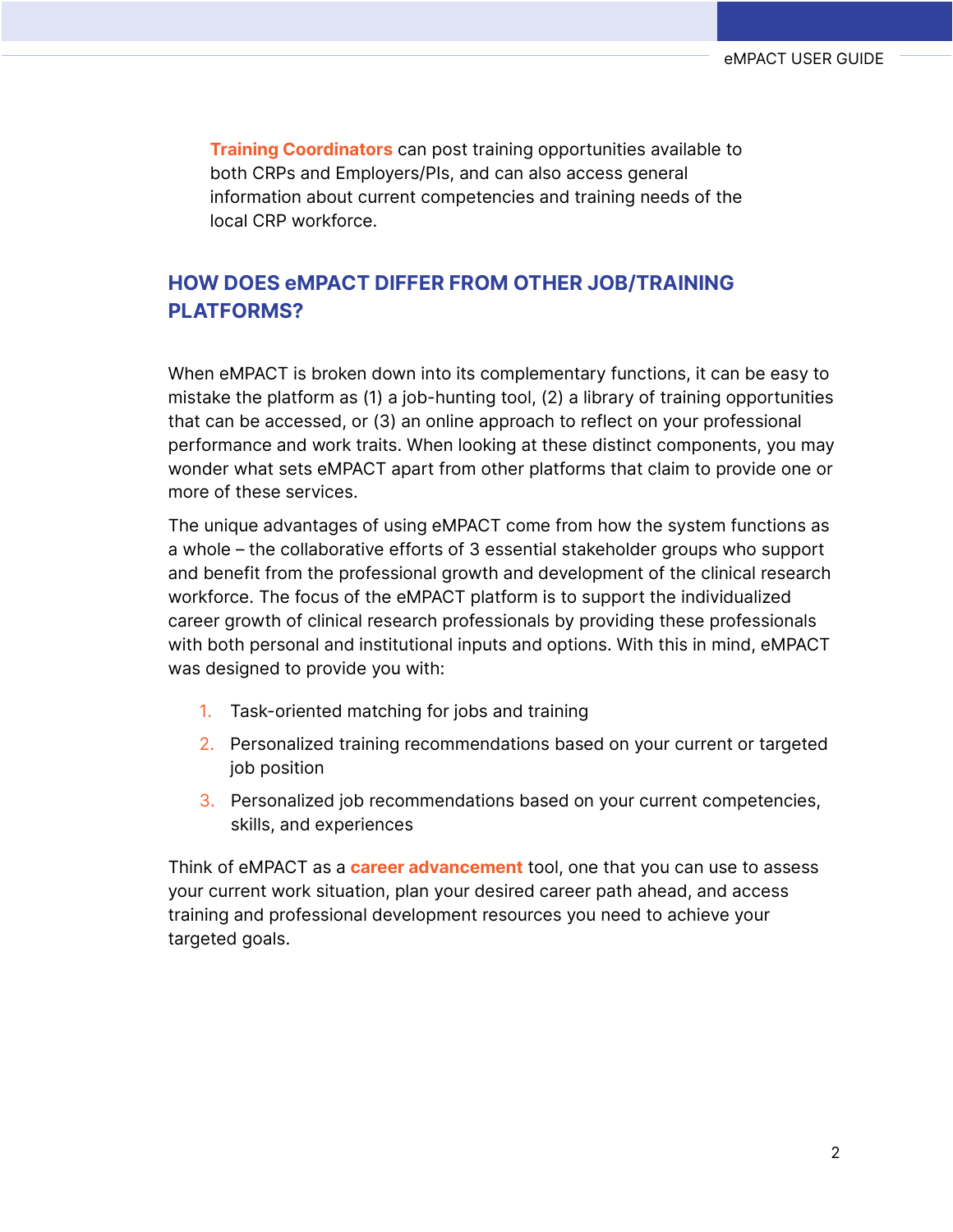# **2 How Do I Use eMPACT?**

eMPACT can be used in several ways.

- 1. A portal to quickly locate updated information about current job postings and training opportunities.
- 2. While the first approach is a viable option, we hope you will consider a more systematic, in-depth approach to your career growth. This is where eMPACT can help. eMPACT can be used as a template to help you assess your current work skills and determine desired work goals. eMPACT then allows you to locate appropriate training to acquire necessary skills or experiences and identify potential jobs that support your career plan.

#### **CREATING A CAREER PLAN**

A career plan usually includes the following information that is updated or revised on a regular basis.

#### **Goals**

Goals can be short- (0-6 mos.), medium- (12-24 mos.), or long-term (3+ yrs)

- Where do you want to be in 6 months? 2 years? 5 years?
- What can you do now and in the future to move toward that goal?

#### **Tasks/Competencies/Self-Awareness**

An awareness of the tasks you perform and your competencies is important for career planning. Check out the MY PROFILE page to assess your professional competencies and work styles. A variety of other assessments are freely available on the Internet that can give you greater insight.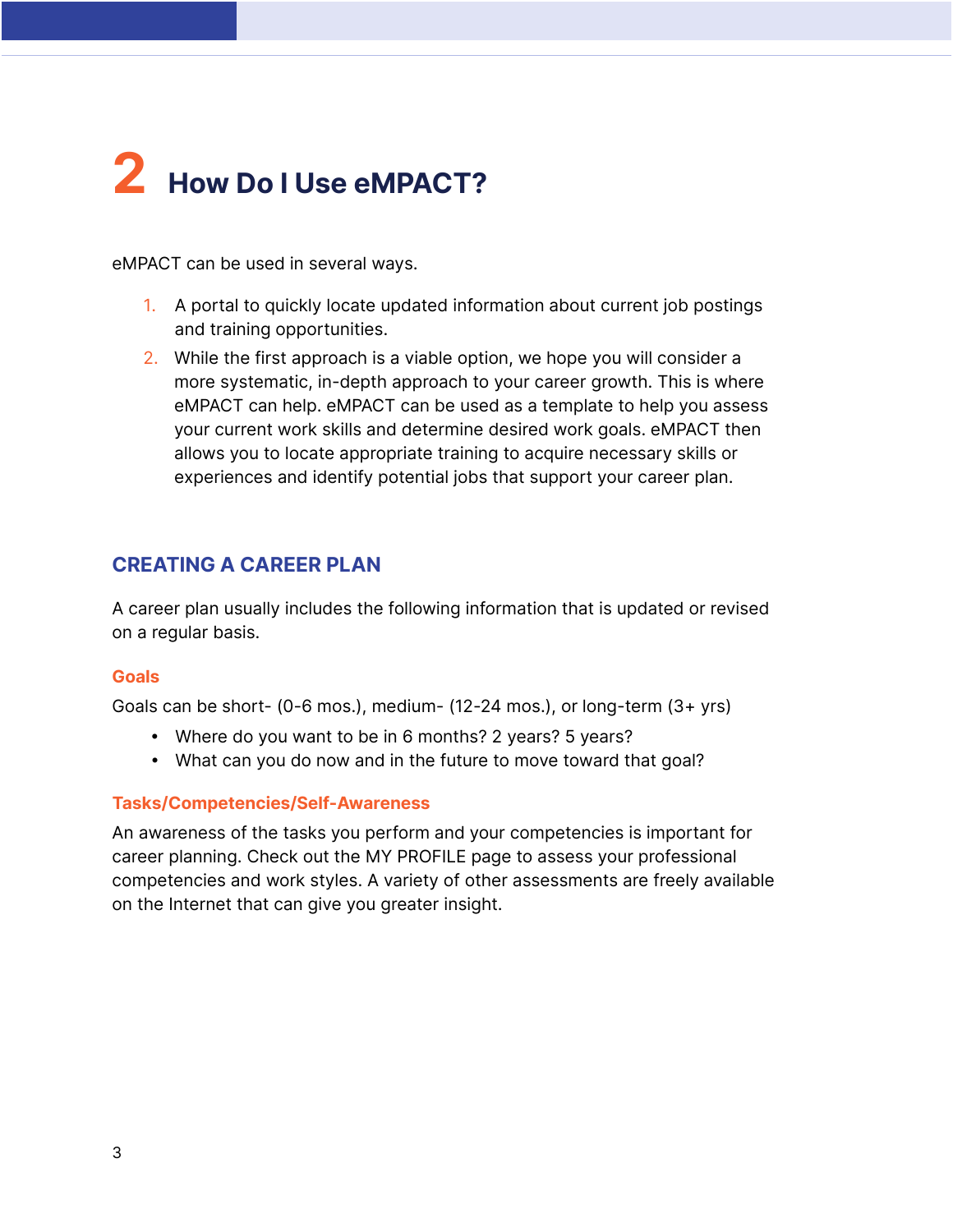#### **Examples**

Difficulty making a career decision?

 $\blacktriangleright$  Find an assessment for career indecision, values clarification, or vocational interest.

Curious about your learning and working preferences?

 Look at the Myers-Briggs Type Indicator (MBTI) (or a host of other comparable work personality scales).

#### **Gaps Assessment**

An assessment of current abilities and interests can be compared to preferred or desired career goals to identify gaps – areas in need of additional training or experience.

These gaps can be used to base career planning decisions and gauge progress toward your career goals.

#### **Resources**

An important part of being successful in achieving career goals is an account of available resources that can be used to support efforts, especially when times are challenging.

#### **Action Items**

Identifying action items can assist you with your career plan. Specific, measurable activities or outcomes that must be accomplished to attain short-term or longterm goals. These items are usually shorter in duration and lead toward eventual completion of a broader or more long-term goal.

#### **Status**

Keeping track of your progress can be helpful and motivating. Knowing your status can help with identifying degrees of success or challenges in attaining specific action items.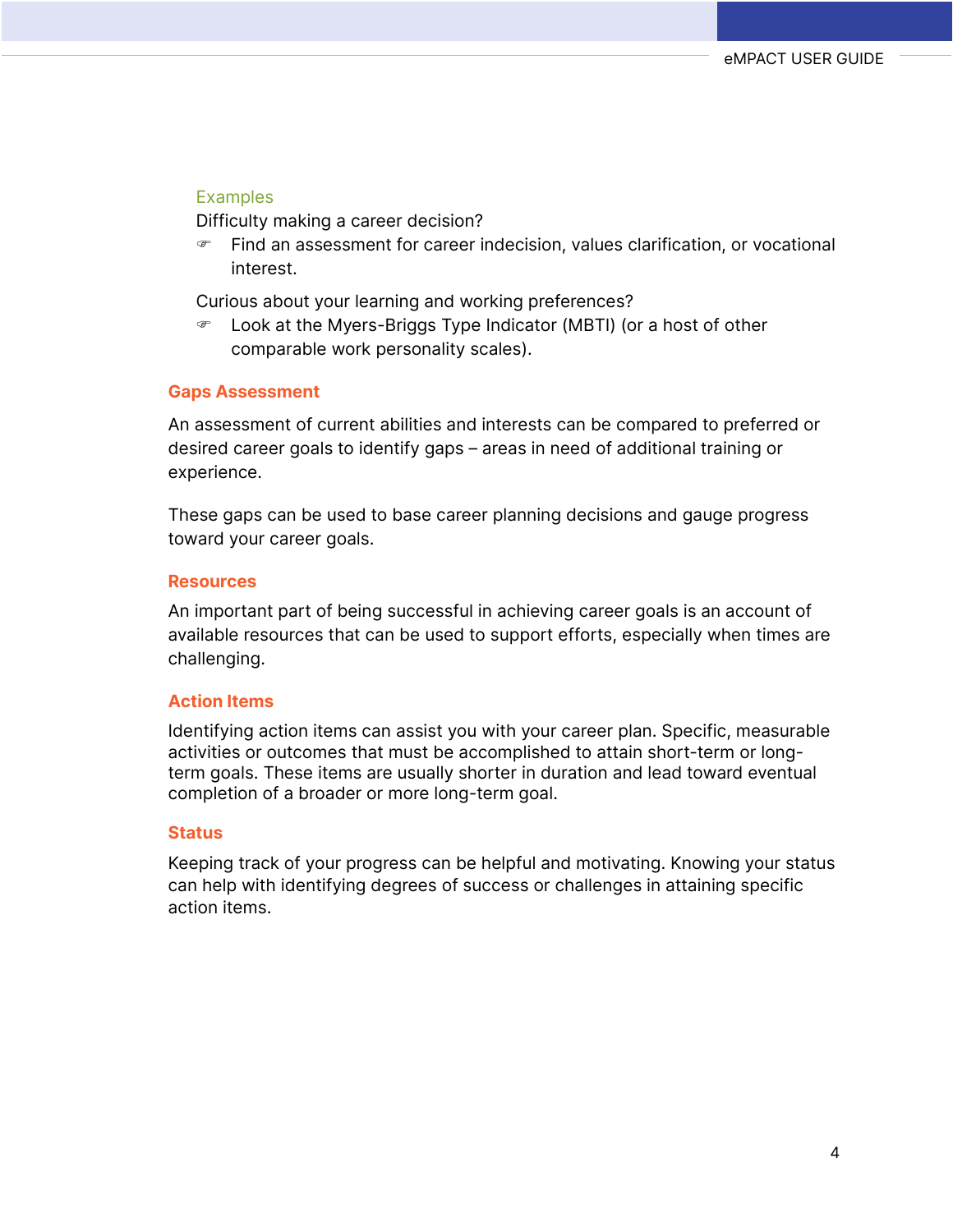These six steps can help structure your approach to career navigation. Here is another way to visualize the career navigation process and incorporate elements of eMPACT into the process.

<span id="page-6-0"></span>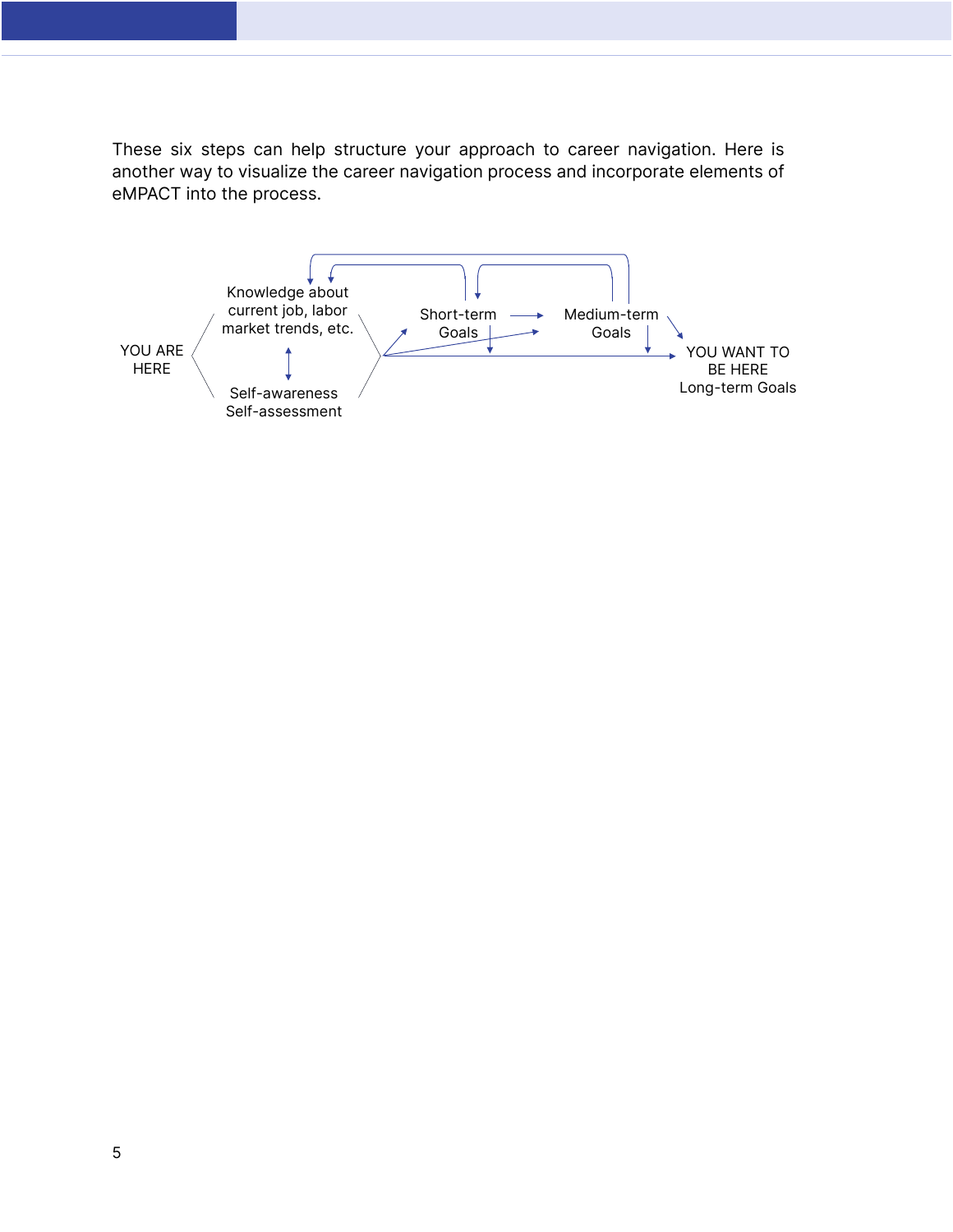## **3 Overview of Sections**

After logging into eMPACT, you will be taken to your dashboard. There are four menu options at the top of the page: Dashboard, My Reports, Opportunities, and Resources.

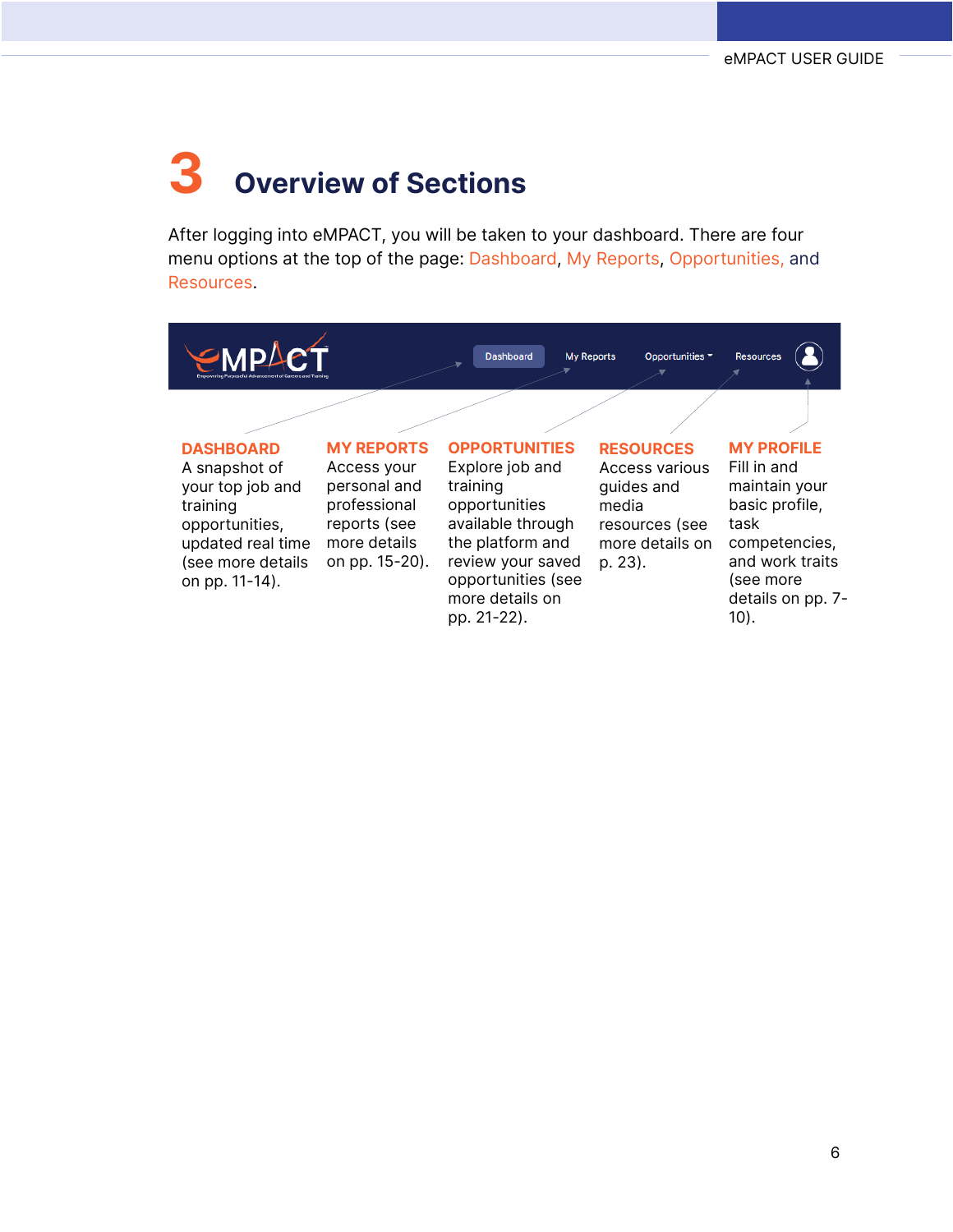



The MY PROFILE page can be accessed by clicking on the  $\bigodot$  icon found at the top right-hand corner of the dashboard after logging in. This is where you will go to complete or update your **basic profile**, **task competencies**, and **work styles**. You can also update your email address and password for your eMPACT account by clicking "Update Account" at the bottom of the page.

The following three surveys are available for you to complete, but only two are necessary for eMPACT to generate recommendations and matches.

#### **Basic Profile** (Necessary for recommendations and matches)

Fill in your personal and professional information in this section, including your academic background, work experiences, and research interests.

Enter the required information marked with a red asterisk (\*). Make sure to scroll all the way to the bottom of each page before continuing on to the next. Clicking "Next" will automatically save your responses. If you need to leave the survey at any time, click "Save" at the bottom to save your progress.

#### **Three Levels of Position and Three Levels of Proficiency**

Clinical Research Coordinators (CRCs) as a group are tasked with a wide range of responsibilities, from administrative duties (e.g., preparing and maintaining data files) to oversight of complex study operations. Each institution has their own way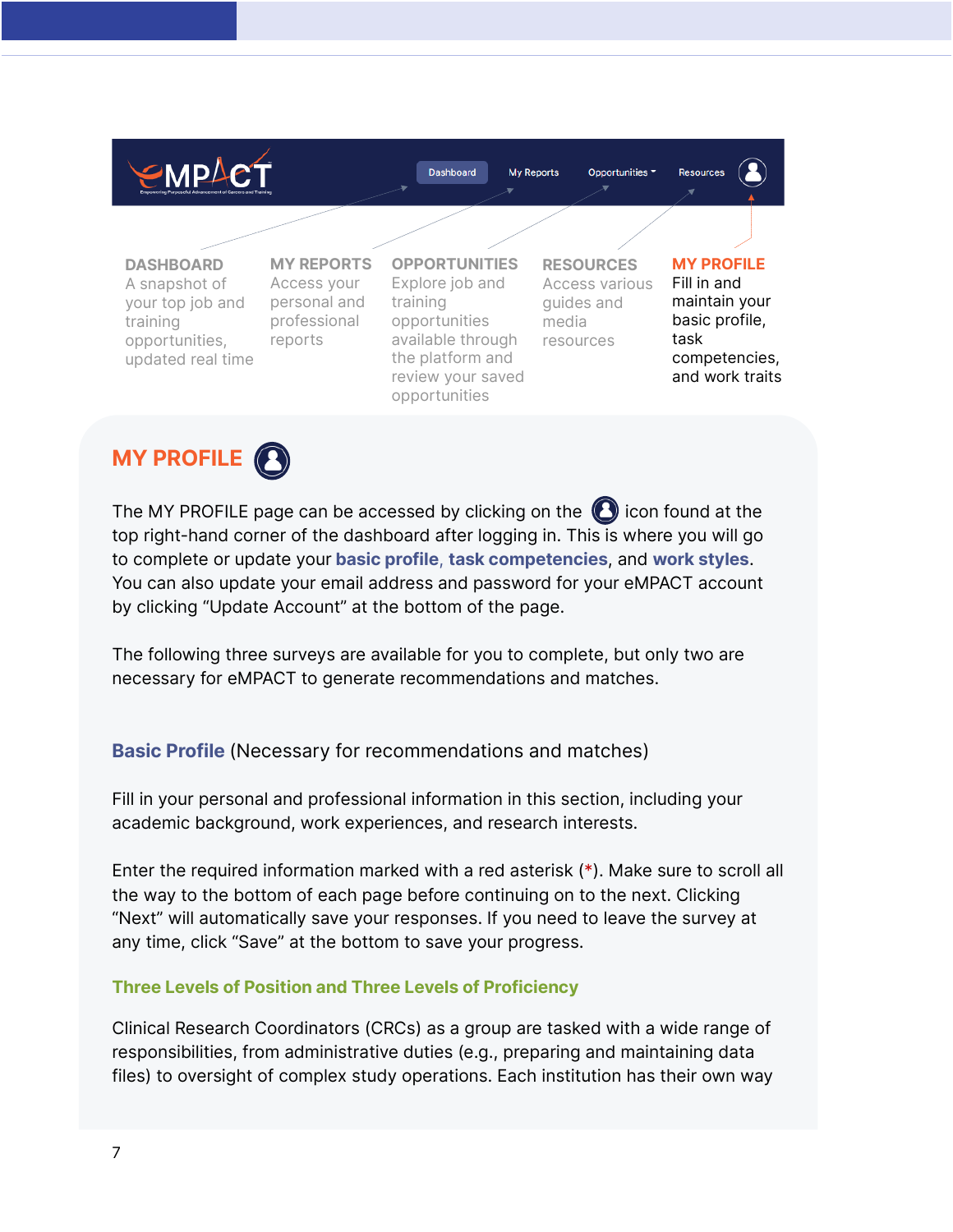of categorizing CRC positions based on the level of responsibilities expected to be undertaken by those in the position. Due to the lack of standardization of roles and responsibilities across institutions, it can sometimes be quite challenging to tell how closely your current knowledge and experience with performing certain tasks match those that are expected to be performed in a position based on job title and description alone.

#### **Three Levels of Position**

Using the JTF Competency guideline, we created a 3-level classification system that outlines the tasks and responsibilities generally expected to be performed for each level.

- **Level 1** refers to entry-level CRC positions that handle **basic** administrative duties related to clinical trials. Examples of responsibilities include
	- Assisting in preparing and maintaining documents and data files
	- Engaging in participant recruitment and screening procedures
	- Ordering and maintaining equipment and supplies
	- Monitoring project success factors or milestones
- **Level 2** refers to mid-level CRC positions that handle key administrative and monitoring duties related to clinical trials. Examples of responsibilities include
	- Guiding and assisting team members in participant recruitment and screening procedures, such as determining eligibility of participants and developing study materials
	- Resolving moderately complex monitoring issues relating to protocol
	- Participating in developing and implementing risk mitigation strategies to ensure compliance
- **Level 3** refers to positions that independently manage and oversee administrative activities related to clinical trials. CRCs in positions of this level are responsible for providing leadership and expertise across all areas of multiple complex study operations. Examples of responsibilities include
	- Leading in the development and strategic implementation of key aspects of operations
		- Business strategies (grant, budget, timeline, resources)
		- Protocols and guidelines to ensure regulatory compliance
		- Study-specific monitoring plans (e.g., safety risk management)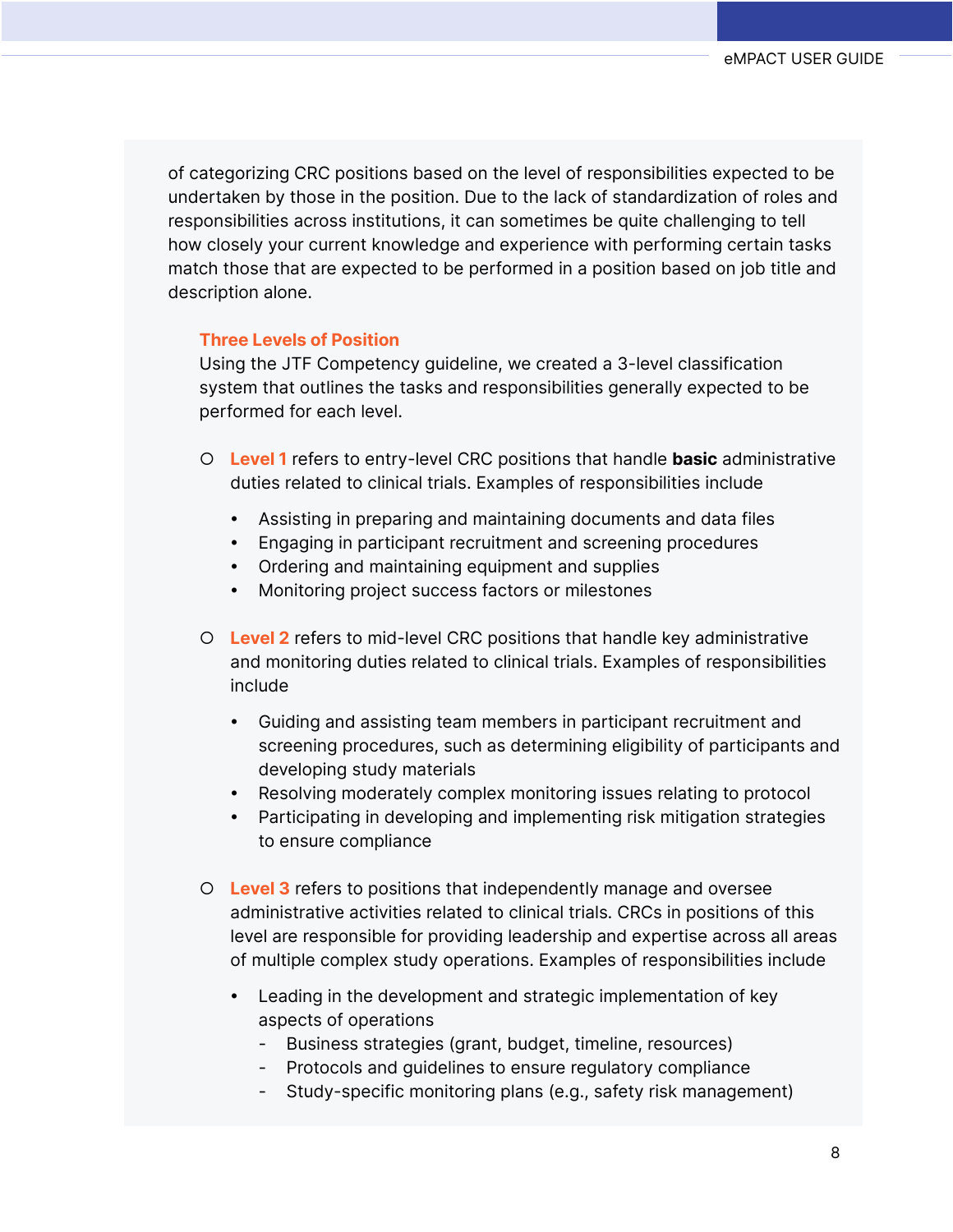- Supervising the recruitment and training of study staff
- Leading meetings with sponsors, institutional bodies, and all participating parties across the research enterprise

#### **3 Levels of Proficiency**

Levels of proficiency refer to how comfortable you are in performing day-today tasks required of your position. This information, combined with the job level question from above, is used (1) to provide an opportunity for reflection about your current level of job skills and performance and (2) to match you with potential jobs and training opportunities available through the eMPACT platform.

Note. Make sure to revisit this item in your basic profile from time to time to reflect on your progress.

| within the level you chose.                                                        |                         | Select which statement best describes your perceived level of proficiency in performing your work                                                               |
|------------------------------------------------------------------------------------|-------------------------|-----------------------------------------------------------------------------------------------------------------------------------------------------------------|
| <b>Beginner</b>                                                                    | Intermediate            | Advanced / Experienced                                                                                                                                          |
| Prefer to have most of my work<br>checked before final submission<br>and execution | Somewhere in the middle | Feel very comfortable<br>completing daily activities and<br>responsibilities independently<br>without having my work checked<br>before submission and execution |

The combination of the 3x3 level system and the tasks survey allow eMPACT to match qualified CRCs to Employers based on mutual needs and expectations.

**Task Survey** (Necessary for recommendations and matches)

This survey is designed to gauge your level of knowledge and experience with tasks that are performed by those in your profession. The purpose is to identify where you are personally so the system's job and training recommendations are more accurate. You can find the results of this survey as well as how you compare with others in similar positions in your Professional Report, which can be found in the MY REPORTS page.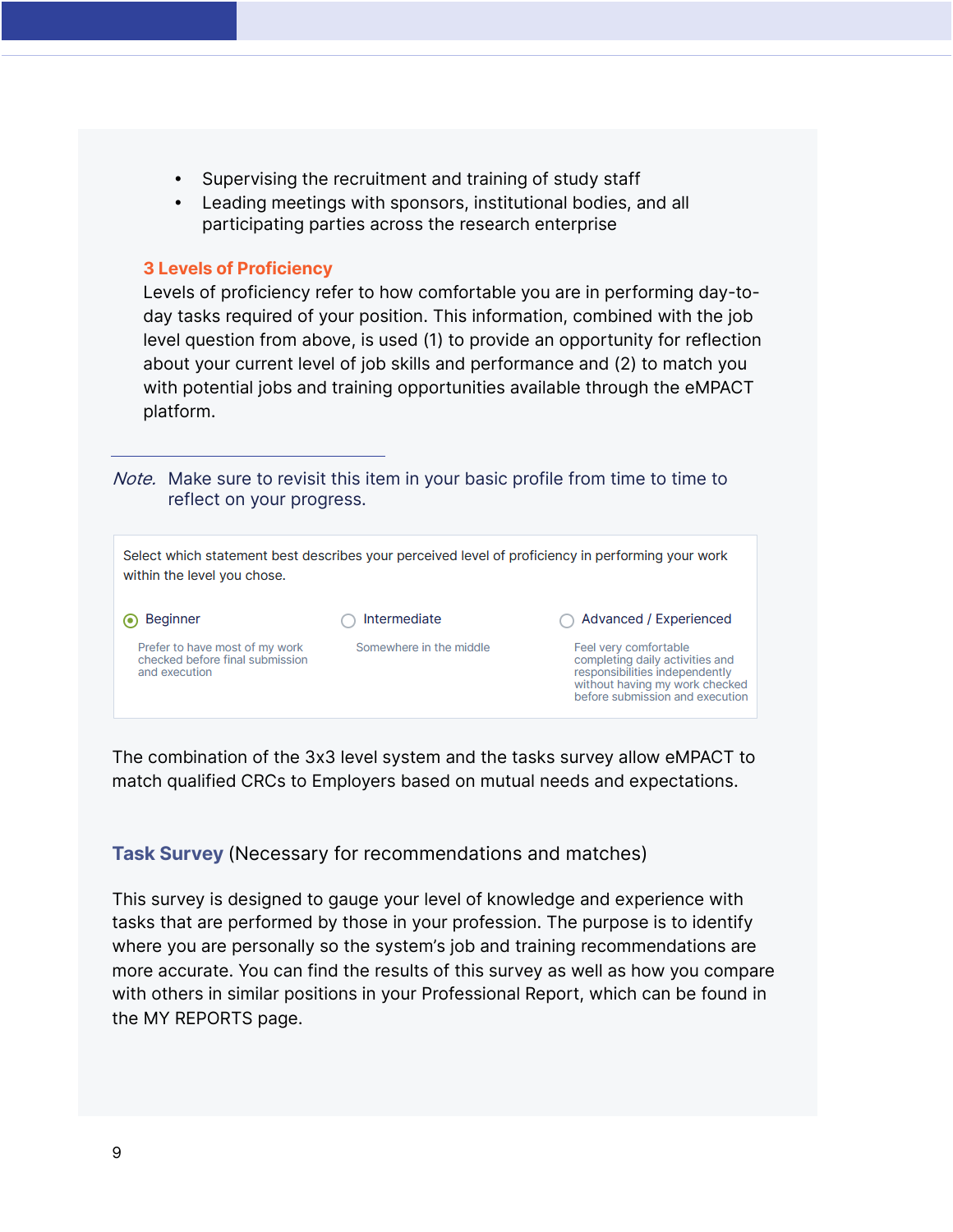#### **Work Styles** (Optional)

Personal traits can influence your level of work satisfaction and performance. Your results from the traits survey are not included in job or training matching, and are not shared with anyone. The information can be useful, however, to inform you about specific work-related characteristics that may be relevant to your current or desired job. Upon completion of the survey, you will be able to look at your individual traits and compare your profile to general traits profiles of peers in jobs similar to yours (access your Personal Report, which can be found in the MY REPORTS page).

Remember, the results of the traits survey are for your personal use only and will not be shared with anyone.

Note. You must keep your basic profile and task survey up-to-date for eMPACT to offer opportunities that best match your current needs and goals.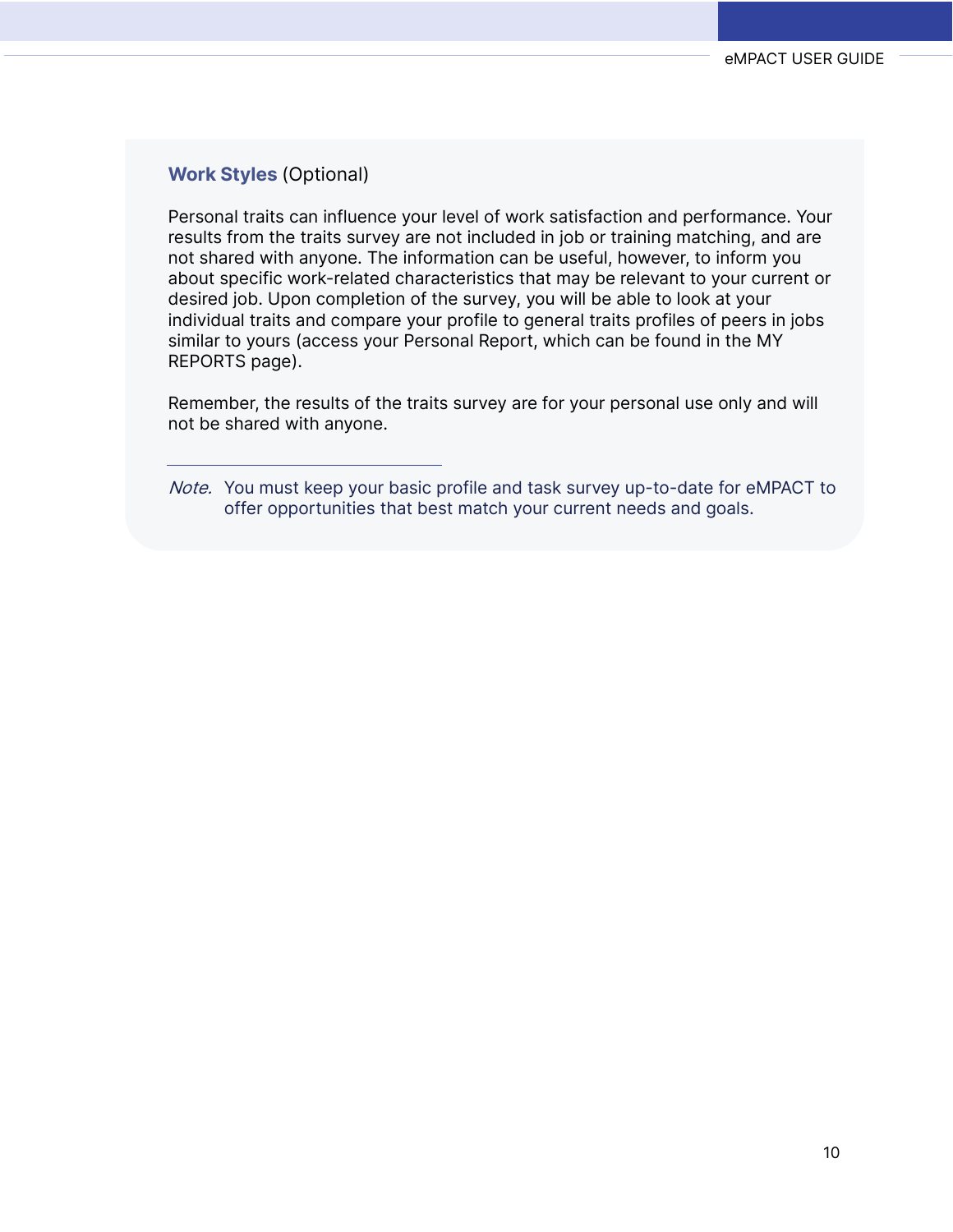

#### **DASHBOARD**

The eMPACT dashboard is where you will find a custom list of top job and training opportunities that fit your needs based on the information you provided in your profile.

| Top Job Matches <sup>O</sup>                                  |                                                  |                                   | Q View all job opportunities |
|---------------------------------------------------------------|--------------------------------------------------|-----------------------------------|------------------------------|
| <b>JOB TITLE</b>                                              | <b>INSTITUTION</b>                               | <b>DATE POSTED</b>                | <b>SCORE ®</b>               |
| <b>Program Coordinator</b>                                    | <b>Emory University School of Medicine</b>       |                                   | 95.6%                        |
| <b>Clinical Research Coordinator II</b>                       | <b>Emory University School of Medicine</b>       |                                   | 95%                          |
| <b>Clinical Research Coordinator II</b>                       | <b>Emory University School of Medicine</b>       |                                   | 94.8%                        |
| <b>Clinical Research Coordinator II</b>                       | Emory University Winship Cancer Institute        |                                   | 94.5%                        |
| Clinical Research Coordinator II                              | <b>Emory University Winship Cancer Institute</b> |                                   | 93.3%                        |
| <b>Top Training Matches</b>                                   |                                                  | Q View all training opportunities |                              |
| Recently Added <sup>O</sup><br>Top Matches <sup>O</sup>       |                                                  |                                   |                              |
| <b>TRAINING TITLE</b>                                         |                                                  | <b>REQUIRED @</b>                 | <b>PREFERRED</b>             |
| Knocking on HR's Door: Do You Have What It Takes to be a CRP? |                                                  | 22.2%                             | 16.7%                        |
| <b>Regulatory Considerations</b>                              |                                                  | 11.1%                             | 41.7%                        |
| <b>Case Studies and Future Trends</b>                         |                                                  | 0%                                | 50%                          |
| Unique Designs for Medical Device Trials                      |                                                  | $0\%$                             | 66.7%                        |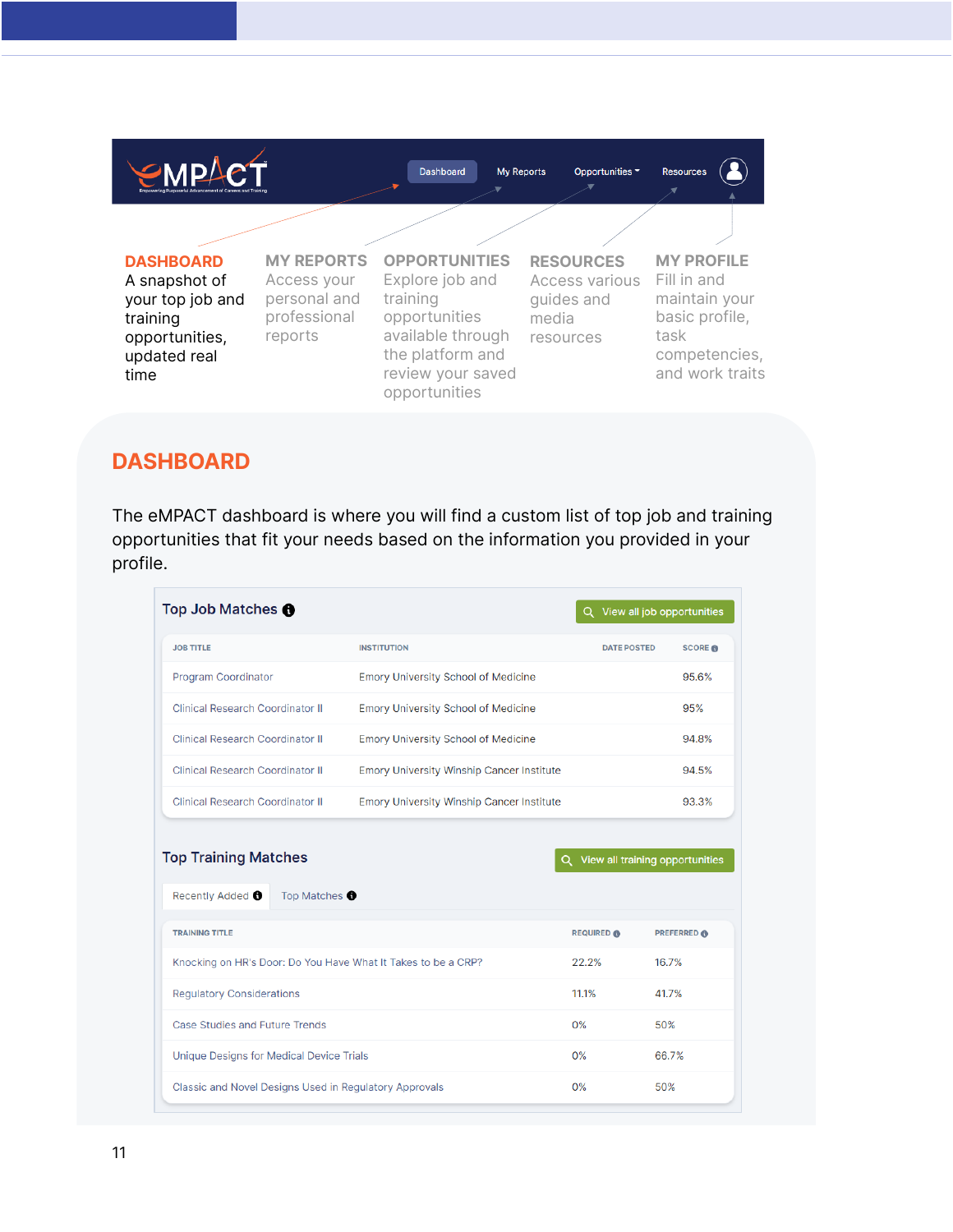This list is updated real-time based on new jobs and trainings entered into the system by the other two groups of eMPACT users (Employers and Training Coordinators).

After completing your basic profile and tasks survey, the dashboard is separated into two main sections: **Top Job Matches** and **Top Training Matches**.

#### **Top Job Matches**

When you return to the dashboard after completing your basic profile and tasks survey, you will see that eMPACT has now created two new sections for you to access. The first section, **Top Job Matches**, lists 5 job titles, the institutions that posted the job positions, and matching scores.

Note. If you would like to explore the full list of jobs that are available, click on OPPORTUNITIES  $\rightarrow$  MY JOB OPPORTUNITIES (page 21 in the quide).

The top 5 jobs and corresponding match scores show you what jobs are currently available and how well your current competencies and skills fit that particular job. The percent (%) score indicates how closely a job opportunity matches your current competency profile.

| Top Job Matches <b>∩</b>         |                                                  | Q View all job opportunities |                    |
|----------------------------------|--------------------------------------------------|------------------------------|--------------------|
| <b>JOB TITLE</b>                 | <b>INSTITUTION</b>                               | <b>DATE POSTED</b>           | <b>SCORE &amp;</b> |
| <b>Program Coordinator</b>       | <b>Emory University School of Medicine</b>       |                              | 95.6%              |
| Clinical Research Coordinator II | <b>Emory University School of Medicine</b>       |                              | 95%                |
| Clinical Research Coordinator II | <b>Emory University School of Medicine</b>       |                              | 94.8%              |
| Clinical Research Coordinator II | <b>Emory University Winship Cancer Institute</b> |                              | 94.5%              |
| Clinical Research Coordinator II | <b>Emory University Winship Cancer Institute</b> |                              | 93.3%              |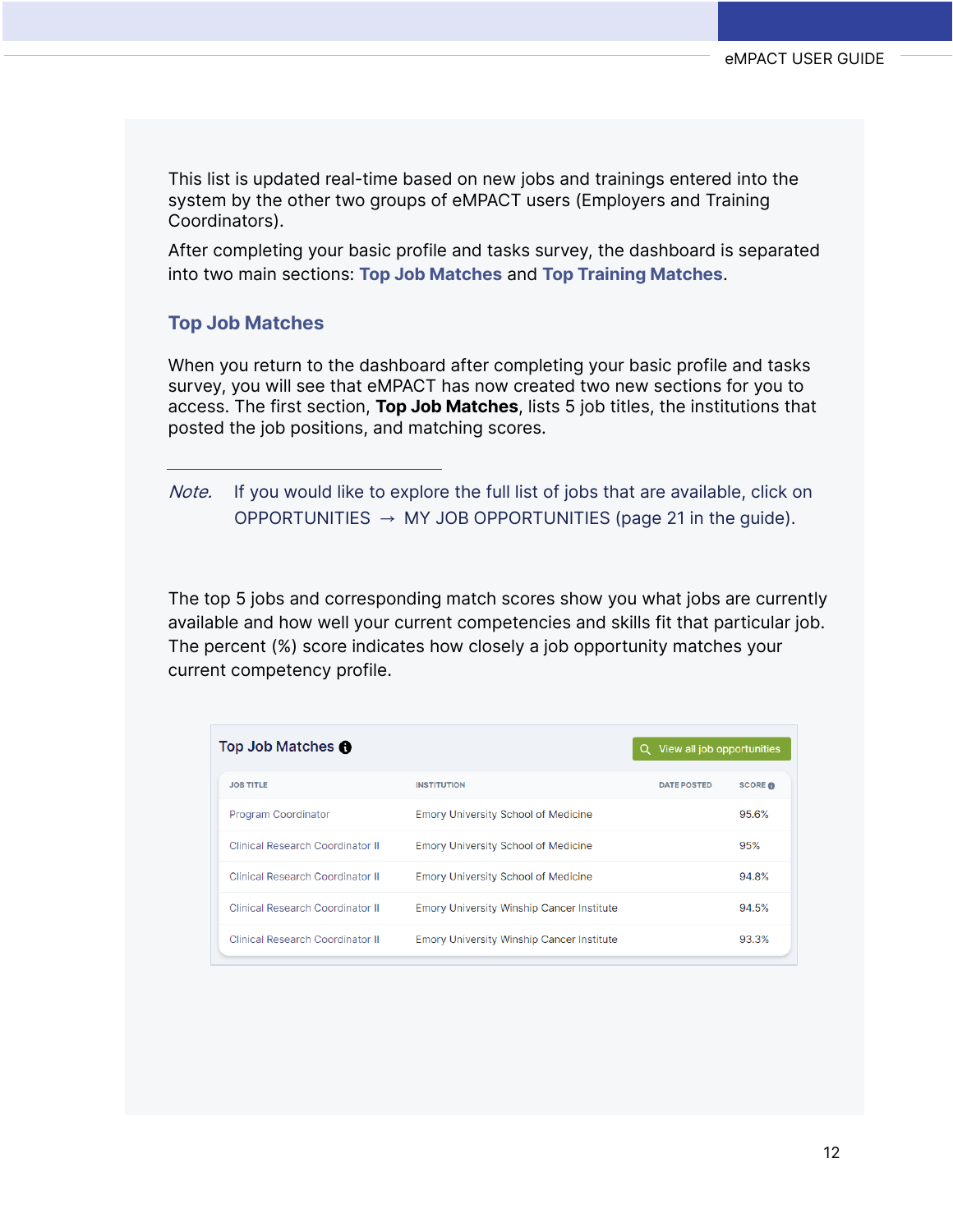- A matching score of 100% means your self-reported competency profile perfectly matches a job's required competencies.
- A matching score under 100% means you have some areas that need more training or experience to meet the expectation of a job. However, it doesn't mean that you cannot apply for the job. Instead, it simply gives you an idea of the probability of landing that particular job with the current competency profile you filled out.
	- $\circ$  Click on the job opportunity to see what training you can take to close the gap between your current competencies and those required by the job.
- A matching score over 100% means you are overqualified for that job according to your perceived competency profile.
- eMPACT recommendations are advisory only. It is not meant to be the sole source of information for your decision-making.

#### **Top Training Matches**

Your top trainings list is generated to help you close the gap between the competencies required by your target position and your current competencies. There are two scores to help guide you in this process: Required and Preferred.

| <b>Top Training Matches</b>                                   |                       | Q View all training opportunities |
|---------------------------------------------------------------|-----------------------|-----------------------------------|
| Top Matches <b>O</b><br>Recently Added <sup>0</sup>           |                       |                                   |
| <b>TRAINING TITLE</b>                                         | <b>REQUIRED &amp;</b> | <b>PREFERRED ®</b>                |
| Knocking on HR's Door: Do You Have What It Takes to be a CRP? | 22.2%                 | 16.7%                             |
| <b>Requlatory Considerations</b>                              | 11.1%                 | 41.7%                             |
| Case Studies and Future Trends                                | $0\%$                 | 50%                               |
| Unique Designs for Medical Device Trials                      | 0%                    | 66.7%                             |
| Classic and Novel Designs Used in Regulatory Approvals        | $0\%$                 | 50%                               |

#### **Required %**

Prior to posting a job position in eMPACT, employers must first indicate what tasks and corresponding competency levels are **required** to perform the daily responsibilities of that position. eMPACT uses this information to calculate the gap between your current competencies and those that are **required** for a particular job that you are targeting. The required % score here is an estimate of the gap that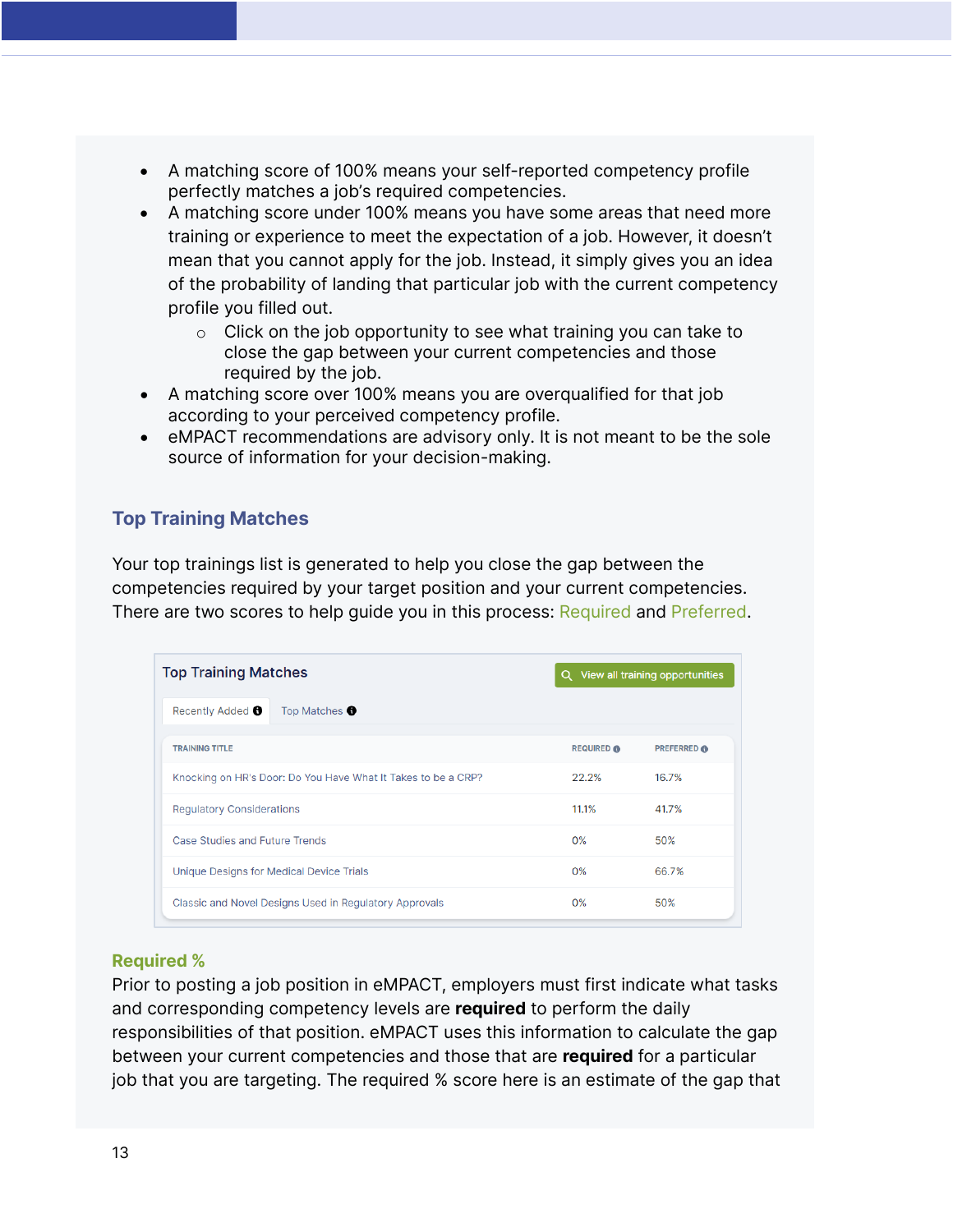may be closed by a particular training given individual differences and the context of training.

Suppose you selected a target job position for your next career move. You see that your top training matches all show a number under the required column. The higher the required % score, the greater percentage of the required competencies for that target job can be covered by that training.

#### **Preferred %**

Preferred % score works the same way as required % but it is tied to non-required task competencies. Being proficient with these tasks is not required for the job, but preference may be given to those who do meet the criteria. eMPACT will indicate how much of the gap between your current level of experience with such tasks and the expectations of the employer.

So, if you notice that all your top training opportunities show a required score of 0% (meaning you may already meet the minimum requirements for the job), take a look at the preferred % to see if there's an opportunity to further strengthen your position for the job.

Note. There may be multiple courses that cover similar levels of tasks and competencies. Make sure to review the list of recommended trainings to see which one best fits your specific interests and needs. Also, once you complete training, you can update your competency profile to receive further recommendations according to your updated profile.

eMPACT recommendations are advisory only. It is not meant to be the sole source of information for your decision-making.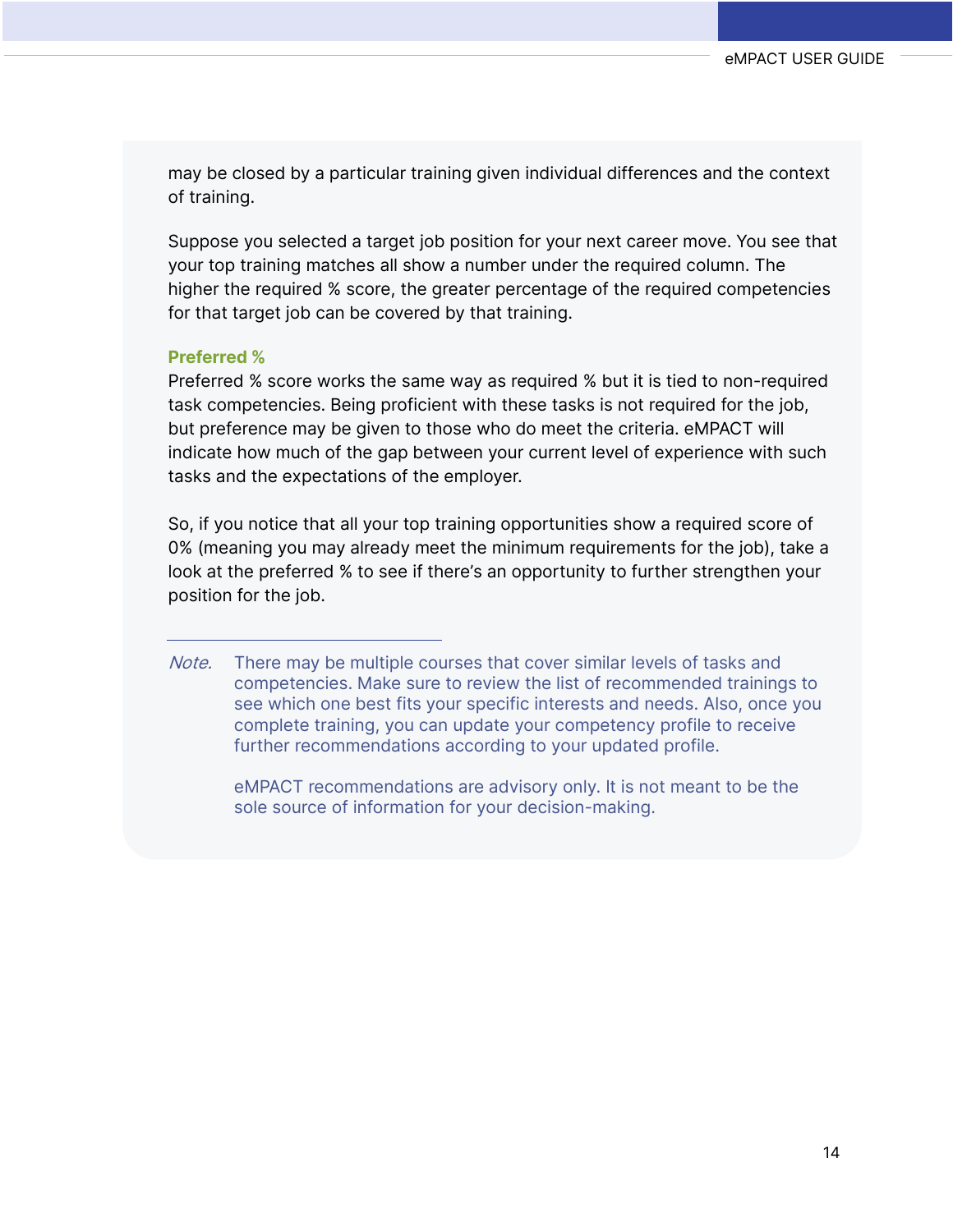

#### **MY REPORTS**

The MY REPORTS page will provide two different reports: **My Professional Report** and **My Personal Report**.

#### **My Professional Report**

The My Professional Report contains information from your basic profile and also provides the results of your task survey. If you choose to share the My Professional Report with potential employers or Principal Investigators (PIs) participating in the eMPACT platform, your report will be made available to them as they query the system for qualified job candidates.

Remember, you always have control over the types and amounts of information you share with others. Be sure to select the parts of your profile you wish to include in the report by clicking on "Edit my report settings" at the top of the My Professional Report section. You can also check or uncheck the box next to "Share your report with potential employers" to change this setting at any time.

#### **Competency Scores**

Your competency scores were determined using responses provided for the selfassessment task survey completed as part of the MY PROFILE page. The task survey asked you to assess your level of knowledge and experience with 44 separate tasks performed by those in your profession. Your personal competency profile can be accessed in the Professional Report and will provide two sets of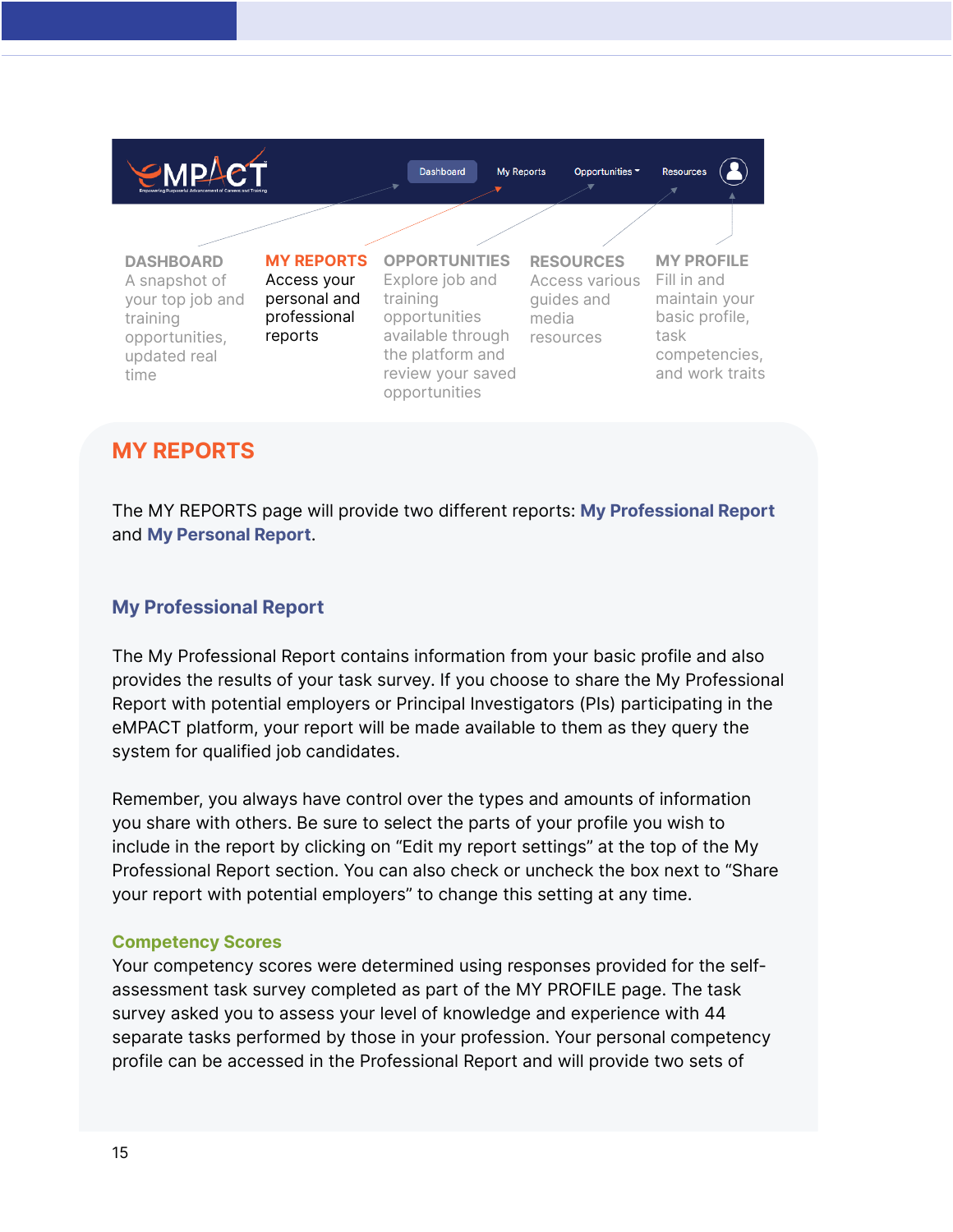data; your individual scores (for both general competency domains and specific tasks) and scores for others in the eMPACT database holding positions similar to yours.

The figure below provides an example of several tasks that are organized into one of eight general competency domains supported by the profession. In this example, an individual profile is provided for 4 separate work tasks representing Scientific Concepts and Research Design competencies. The dark vertical bars represent your individual scores, while the dots connected by a solid line represent the average competency levels for work peers.



You can use the information provided about your competencies to determine areas of professional strength, as well as areas that might need additional training or experience to either maintain your current job or prepare for a future career goal. Remember that interpreting your competency profiles usually requires thought and can be supported by talking with a colleague or supervisor. In our example (above), the individual possesses competency less than her peers on conducting literature reviews, but is well about average on developing study designs. Is this good? bad? If current or potential future jobs require extensive literature reviews, then training or experience is necessary. However, other areas of strength on this profile may compensate for lowered competence on one task. Also, be sure to look at the degree of difference between your personal competencies and the average.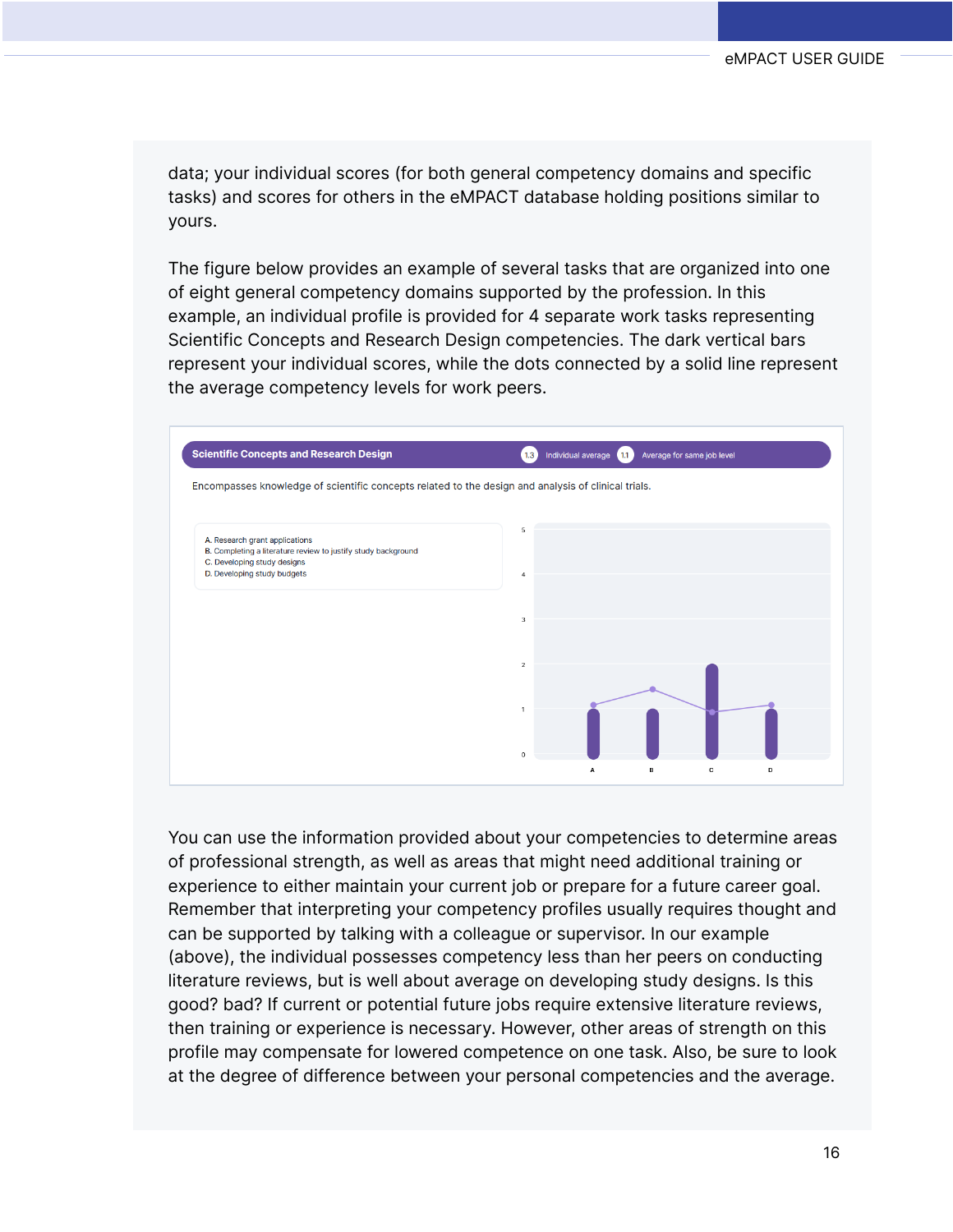In our example, the ability to conduct literature reviews is only slightly below that of work peers. Conversely, the individual's ability to develop study designs is significantly higher than average. Each of these points can be taken into account when determining your overall degree of competence or areas in need of training.

#### **My Personal Report**

The My Personal Report contains information from your basic profile, as well as your results from the traits survey. Your personal report will **NEVER** be shared with anyone. This report is created solely to support your personal career awareness. Knowledge of self (like personality characteristics) and information about the world of work are often used to determine compatibility between individuals and specific job demands, as well as predict job satisfaction. This information can also be used to plan for needed or desired professional training and in conducting a job search.

#### **Work Styles** (Traits)

The trait survey gathers information about five personality characteristics. Our instrument is known as the **Big 5 Inventory** (John et al., 1991). The original labels for the five traits measured by the **Big 5** include Openness, Conscientiousness, Extraversion, Agreeableness, and Neuroticism.

While the **Big 5 Inventory** is widely used in psychological research, the category labels can be misleading and are sometimes misinterpreted. For example, the Neuroticism category does not refer to the state of your mental health or mental illness. Rather, it simply represents your sensitivity and reactions to stressful situations. Because of the possibility of misinterpretation, we have relabeled this trait, Sensitivity to Stress, to better reflect its true meaning. Similar changes have also been made to the other four trait categories. Sociability (Extraversion) refers to the degree you gain energy from interacting with other people and is defined by terms such as energetic, outgoing, and assertive. Cooperativeness (Agreeableness) denotes the expression of compassion and sympathy, rather than

suspicion and stubbornness. Curiosity (Openness) is evidenced by imagination and a willingness to explore or try new things. Thoughtfulness (Conscientiousness) is characterized by efficiency, organization, initiative, and deliberate behavior.

Remember, your scores on the **Big 5** survey are not good or bad, but simply reflect how you see yourself at work.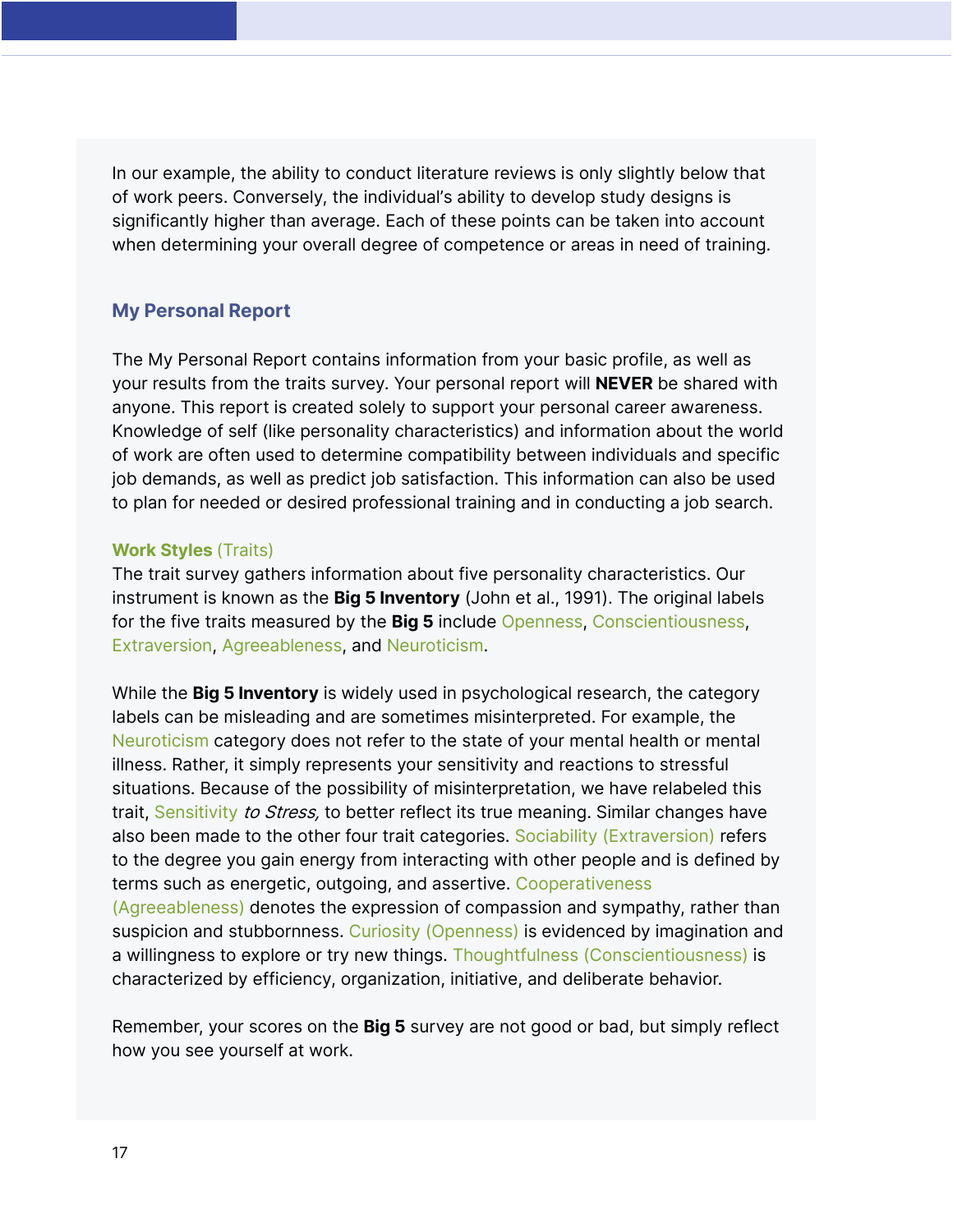When you complete the attributes survey, your My Personal Report will include a figure like the one displayed below. Each trait provides your score (the circled number) and a range of scores where approximately two-thirds of your peers fell (the green bar).

You can interpret your scores on each of the attributes in two ways.

You can focus on your individual score. In the example, the eMPACT user scored 3.25 on the Sociability attribute. This score indicates the absence of a strong preference for introverted or extraverted behavior. This individual is equally comfortable when engaging with others (outgoing) or when working independently (reserved).

A second way to interpret these scores is to compare your individual scores with your peers. In the example, the eMPACT user's score is similar to a majority of those completing the **Big 5 Inventory**.





The green color-filled range ( $\pm \sigma$  from the mean) covers 68.3% of the population.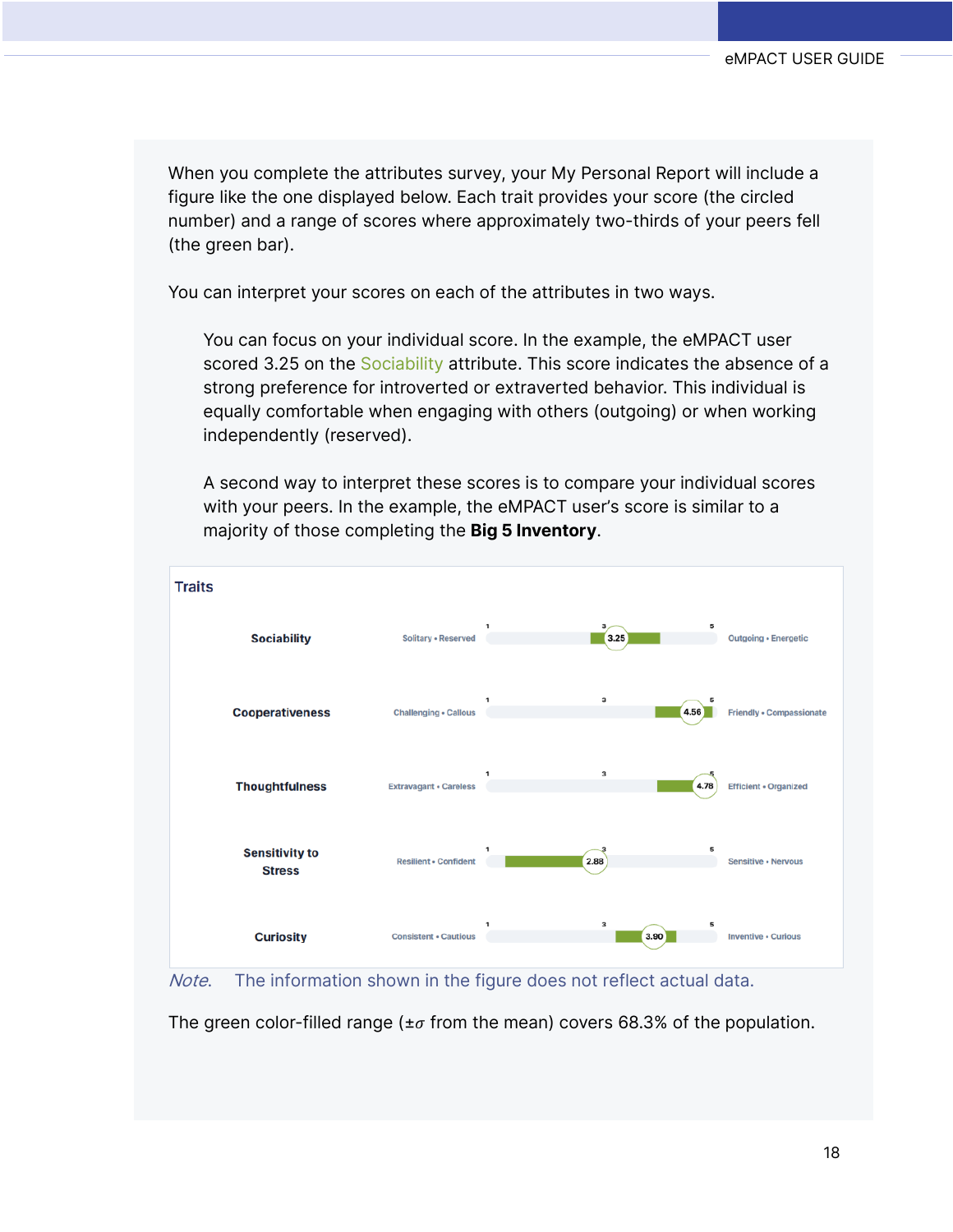#### **Tasks**

You were asked to rate your professional competence on 44 individual tasks that represent various aspects of the work performed by Clinical Research Professionals. These tasks are used (1) to provide an opportunity for reflection about your current level of job skills and performance and (2) to match you with potential jobs and training opportunities available through the eMPACT platform.

Your reports will include a figure similar to the one below, which lists all 44 tasks and provides your individual rating (the black line) and a range of scores completed by your colleagues on each task (the shaded areas). Remember that for each task you assessed your current level competence using this scale:

- **1 = Basic Understanding**: Possess some knowledge of basic techniques and concepts;
- **2 = Perform with Supervision**: Possess limited experience and require help with tasks;
- **3 = Perform Independently**: Able to successfully complete tasks. Help is occasionally required, but skills can usually be performed independently;
- **4 = Take Initiative and Train Others**: Able to perform tasks without assistance. Recognized within organization as "a person to ask" when difficult questions arise; and
- **5 = Recognized Authority**: A recognized authority on skills/tasks. Routinely provides guidance, troubleshoots, and answer questions.



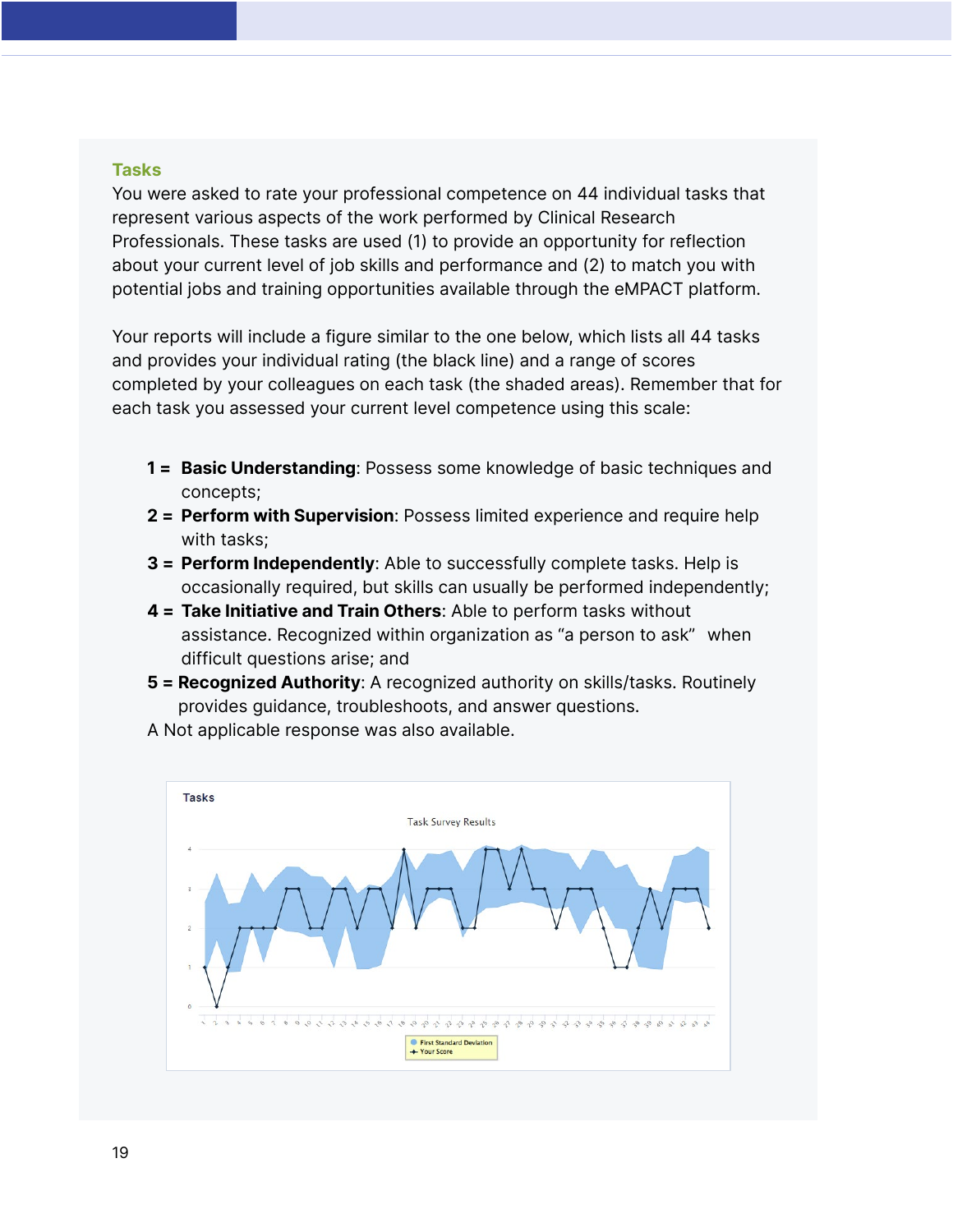Keep in mind that your task competence scores represent an estimate of your current skill level. You can interpret your task scores in several ways.

You can focus on your individual scores, as well as your overall skills profile. In the example, the eMPACT user rated her competence at an intermediate level for a majority of job tasks. Areas of high or low competence can also be identified.

You can also interpret the task competence scores by comparing your individual scores/profile with your peers. In the example, the eMPACT user's scores/profile is quite similar to a majority of those completing the survey. Areas of strength or those falling below others can also be identified.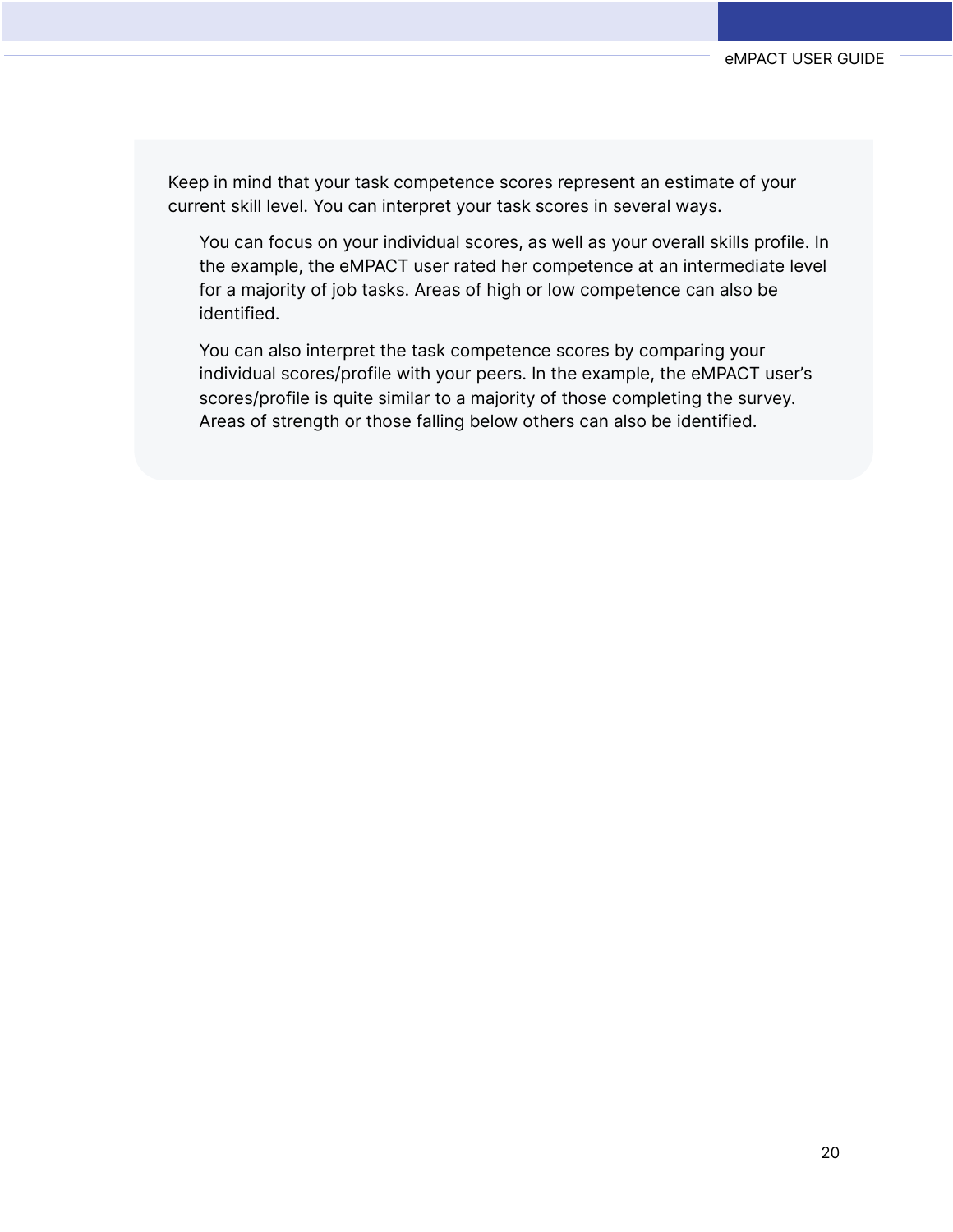

#### **OPPORTUNITIES**

Your opportunities page can be divided into three sections: **Job Opportunities**, **Training Opportunities**, and **Saved Opportunities**.

#### **Job Opportunities**

While your dashboard displays the top 5 jobs that match your needs based on the profile you created, the Job Opportunities page displays all jobs that are currently available on the eMPACT platform. These job opportunities are displayed based on the match to your profile, in order from highest match to lowest match. Use the filter options and the sorting buttons to narrow down the list to jobs you are most interested in exploring. Click on the job position to see what tasks and corresponding level of knowledge and experience are required to fulfill the role.

If you find a job that you are interested in but want to view or explore later, simply click on the box under the "Save" column. You will be able to quickly access all saved opportunities under the **Saved Opportunities** page.

#### **Suggested Training**

Some jobs require a certain level of knowledge and experience for tasks that you may feel you are not quite at or feel confident about. eMPACT will generate suggested trainings from accredited providers that will narrow or close the gap between your current level for certain tasks and those required by the job.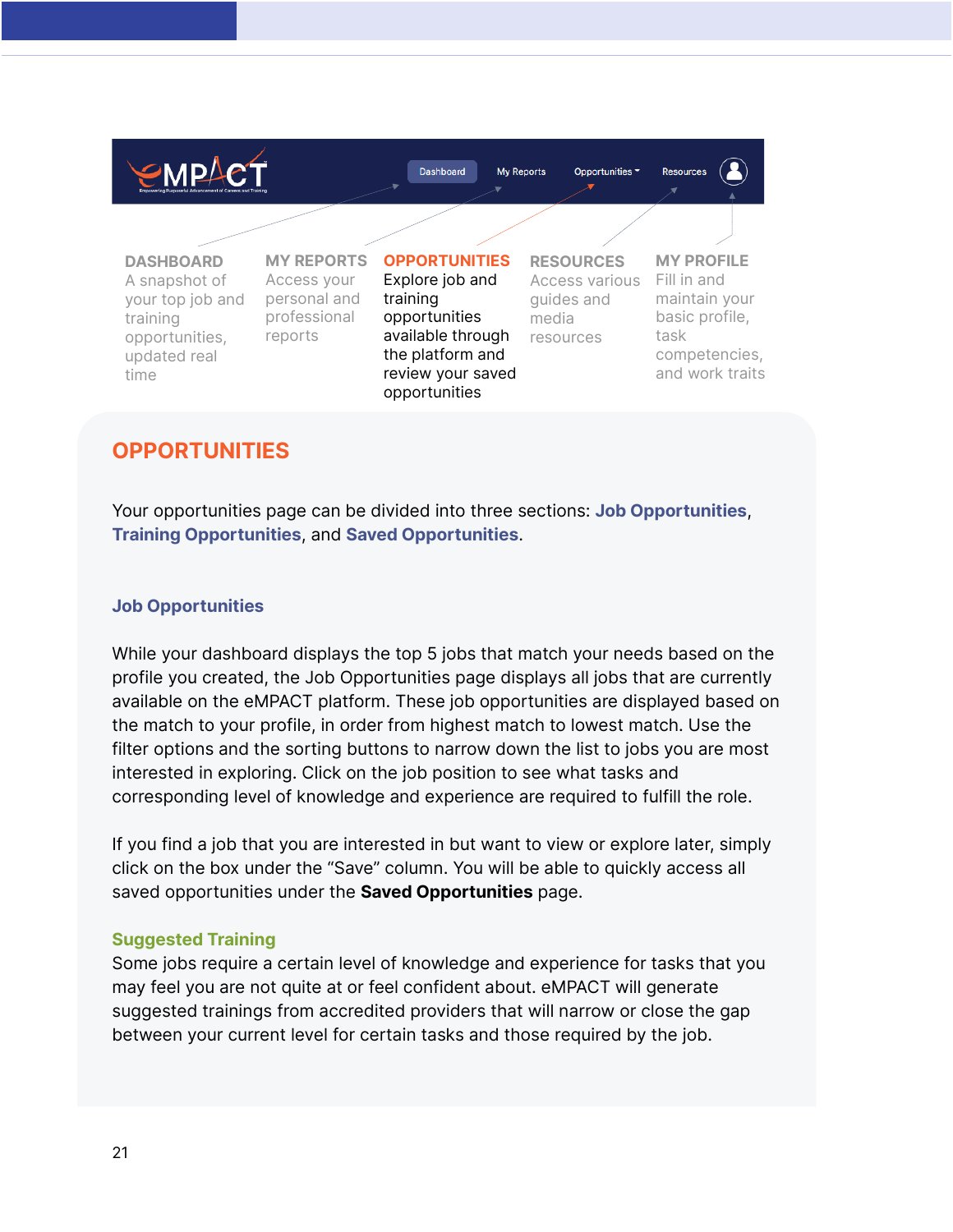Click on a suggested training module to see exactly 1) what tasks it covers and 2) the level you will be at for those tasks once you complete the training.

#### **Training Opportunities**

Similar to the job opportunities page, the training opportunities page displays all trainings that are currently available on the eMPACT platform. These training opportunities are also displayed based on the match to your profile, in order from highest match to lowest match.

Filter and sort through the trainings based on your needs (e.g., CE credits for re-certification), and select trainings you are interested in to see detailed information, including 1) a description of the training, 2) when this training is offered, 3) what tasks are covered, and 4) the level you will be at for those tasks once you complete the training. Click on the "Register" button to be taken to an external provider site where you can enroll officially in the training.

If you find a training you are interested in but want to save for a later date, simply click on the box under the "Save" column. You will be able to quickly access all saved opportunities under the **Saved Opportunities** page.

#### **Saved Opportunities**

This page was created for your convenience so that you can quickly access previously saved jobs and trainings for review.

Note. There may be multiple courses that cover similar levels of tasks and competencies. Make sure to review the list of recommended trainings to see which one best fits your specific interests and needs.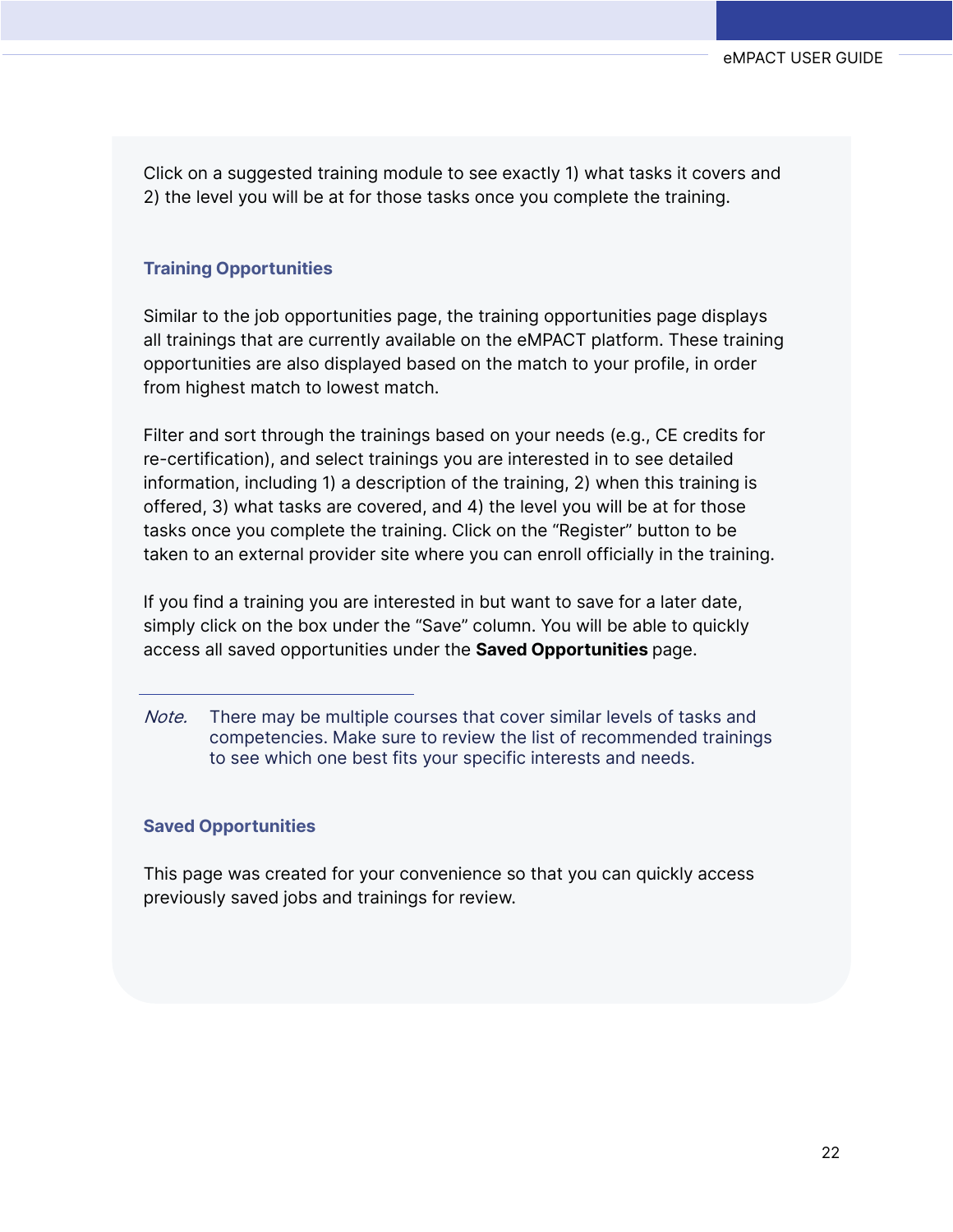

#### **RESOURCES**

The final menu option, RESOURCES, is where registered eMPACT users can access various guides and media resources designed to further support clinical research professionals.

<span id="page-24-0"></span>This page will eventually host forums where the community of research professionals can share resources with one another and build collaborations for upcoming projects.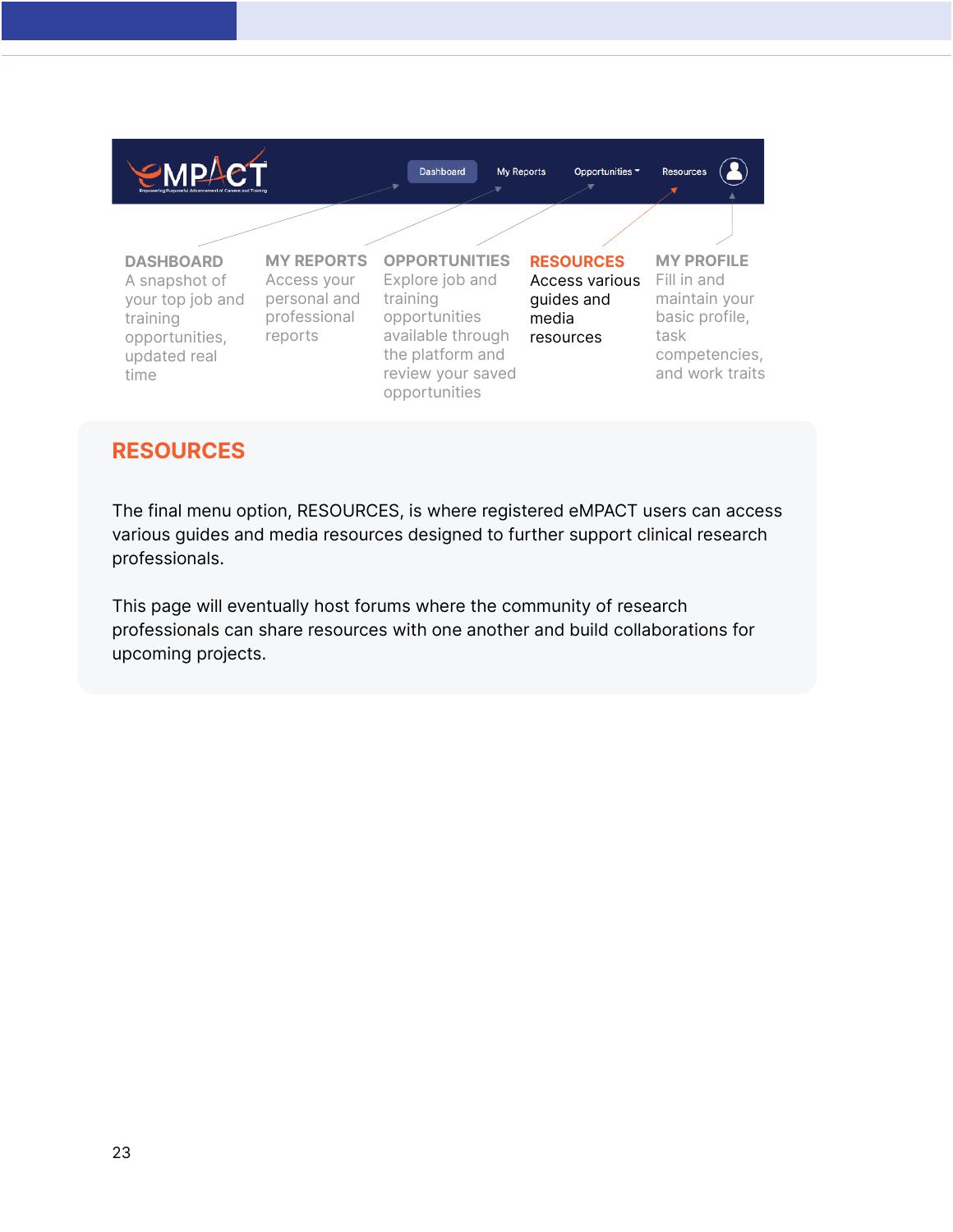# **4 Acronyms / Terminology**

| <b>Abbreviation</b> | Term                                                                                              |
|---------------------|---------------------------------------------------------------------------------------------------|
| <b>CRC</b>          | <b>Clinical Research Coordinators</b>                                                             |
| <b>CRP</b>          | <b>Clinical Research Professionals</b>                                                            |
| <b>CTR</b>          | <b>Clinical Translational Research</b>                                                            |
| eMPACT              | Empowering Purposeful Advancement of Careers and<br>Training in the Research Workforce            |
| Georgia CTSA TWD    | Georgia Clinical and Translational Science Alliance<br><b>Translational Workforce Development</b> |
| <b>JTF</b>          | Joint Task Force                                                                                  |
| PI                  | <b>Principal Investigators</b>                                                                    |
| ТC                  | <b>Training Coordinators</b>                                                                      |

| Term                                 | <b>Meaning</b>                                                                                                                                                                                                                                |
|--------------------------------------|-----------------------------------------------------------------------------------------------------------------------------------------------------------------------------------------------------------------------------------------------|
| Competency(ies)                      | The knowledge, skills, and attitudes considered<br>essential in conducting clinical research.                                                                                                                                                 |
| Mean                                 | The average of the numbers.                                                                                                                                                                                                                   |
| eMPACT Users /<br><b>User Groups</b> | Refer to the groups of people that can register and<br>use the eMPACT system:                                                                                                                                                                 |
|                                      | <b>Clinical Research Professionals</b><br>1.<br><b>Employers &amp; Principal Investigators</b><br>2.<br><b>Training Coordinators</b><br>3.                                                                                                    |
| <b>Standard Deviation</b>            | A measure of how spread out numbers are.<br>A low standard deviation indicates that the values<br>tend to be close to the mean of the set, while a high<br>standard deviation indicates that the values are<br>spread out over a wider range. |
| <b>Tasks</b>                         | Specific and observable job skills that describe a<br>competent clinical research professional.                                                                                                                                               |